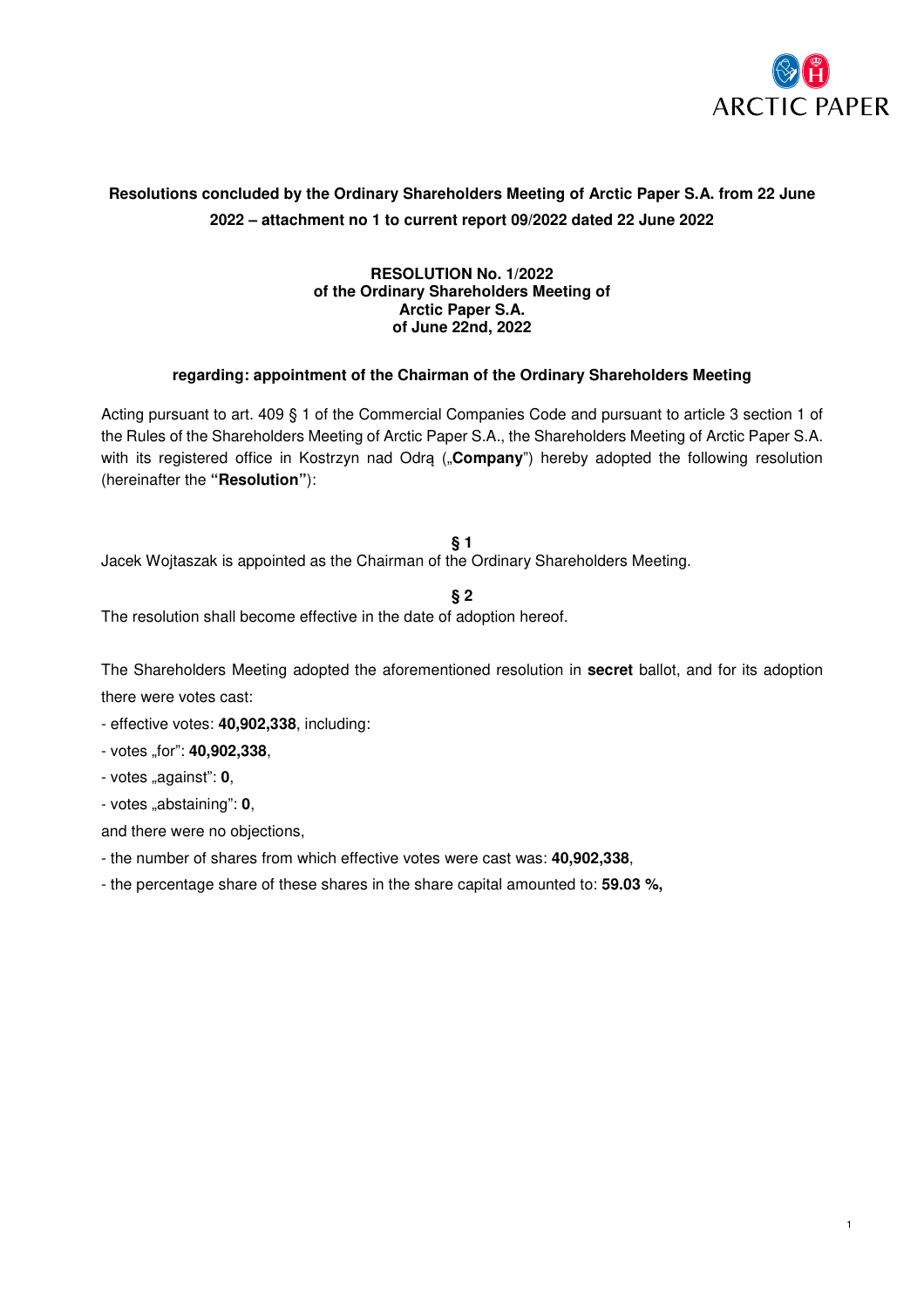

### **RESOLUTION No. 2/2022 of the Ordinary Shareholders Meeting of Arctic Paper S.A. of June 22nd, 2022**

### **regarding: adoption of the agenda of the Shareholders Meeting**

#### **§ 1**

Shareholders Meeting of Arctic Paper S.A. with its registered office in Kostrzyn nad Odrą ("**Company**") hereby adopted the following agenda of the Shareholders Meeting of the Company, made public in accordance with art. 402<sup>2</sup> of the Commercial Companies Code,:

- 1. Opening the meeting and electing the Chairman of the Ordinary Shareholders Meeting;
- 2. Confirming that the Shareholders Meeting was convened correctly and is able to adopt resolutions;
- 3. Adopting the agenda;
- 4. Adopting a resolution on non-appointment of a Returning Committee of the Shareholders Meeting;
- 5. Adopting a resolution on the consideration and approval of the Management Board's report on the operations of the Company for the financial year 2021;
- 6. Adopting a resolution on the consideration and approval of the Company's financial statement for the financial year 2021;
- 7. Adoption of resolutions on consideration and approval of:

a) the Management Board's report on the operations of the Arctic Paper S.A. Capital Group for the financial year 2021;

b) consolidated financial statement of the Arctic Paper S.A. Capital Group along with nonfinancial information of the Arctic Paper S.A. Capital Group for the financial year 2021.

- 8. Introduction of the Supervisory Board's assessment of the Company's financial statement and the consolidated financial statement of the Arctic Paper S.A. Capital Group and the Management Board's report on the Company's operations and the Management Board's report on the operations of the Arctic Paper S.A. Capital Group. for the financial year 2021;
- 9. Consideration and approval of the report on the activities of the Supervisory Board of the Company for the financial year 2021;
- 10. Adopting a resolution on the distribution of the Company's net profit for the financial year 2021;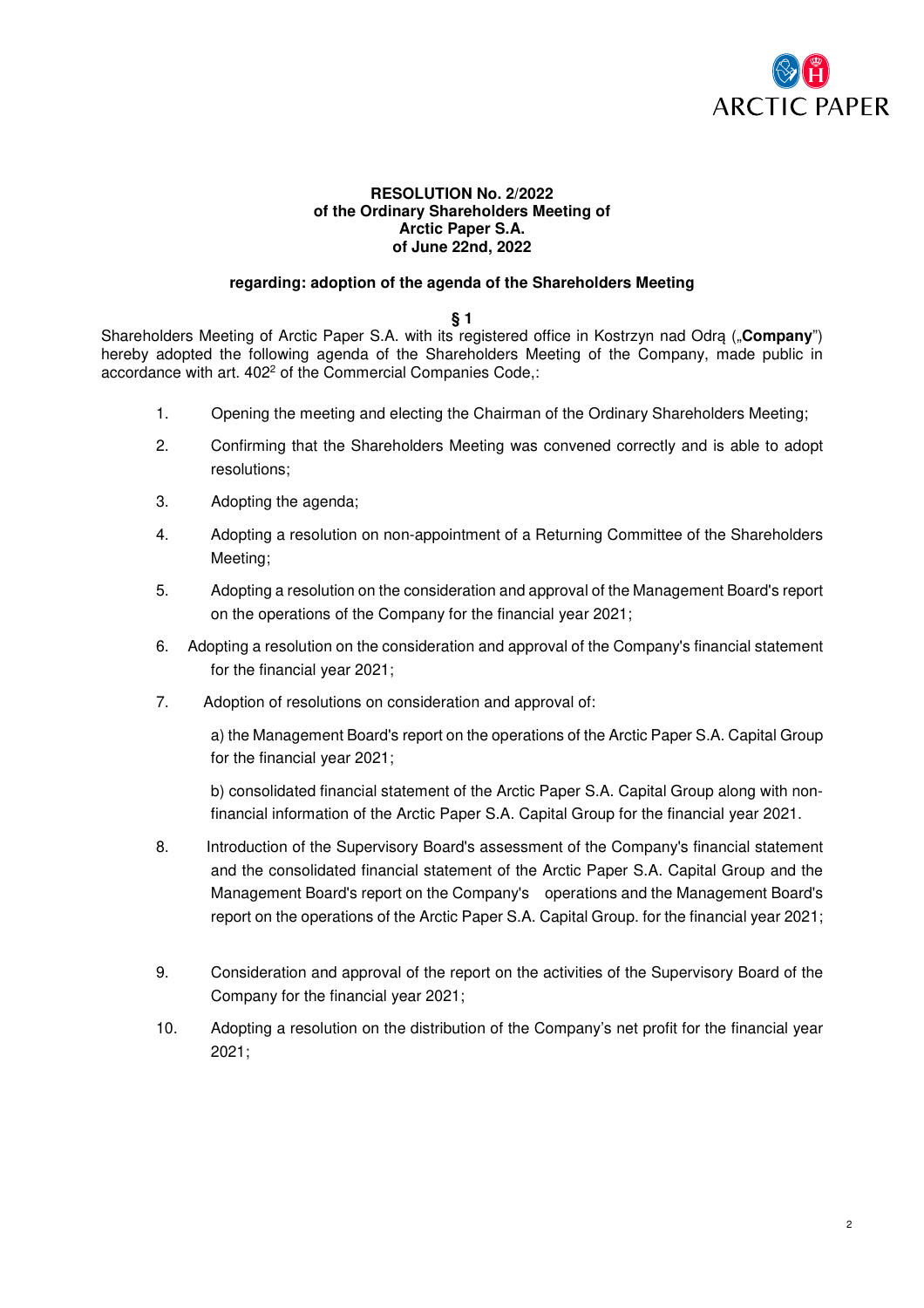

- 11. Adoption of resolutions on the acknowledgment of performance of duties by the Management Board Members in the financial year 2021;
- 12. Adoption of resolutions on the acknowledgment of performance of duties by the Supervisory Board Members in the financial year 2021;
- 13. Introduction to the content of the Remuneration Report of Members of the Management Board and Supervisory Board of Arctic Paper S.A. for the year 2021 together with the Independent Auditor's Report on the performance of the remuneration report evaluation service;
- 14. Adoption of a resolution on issuing an opinion on the Remuneration Report of Members of the Management Board and Supervisory Board of Arctic Paper S.A. for the year 2021;
- 15. Adoption of a resolution on establishing the rules and amount of remuneration for members of the Supervisory Board;
- 16. Adoption of a resolution on the adoption of the "Diversity Policy of Management Board and Supervisory Board of Arctic Paper S.A.";
- 17. Closing the meeting.

### **§ 2**

The Resolution shall become effective upon adoption hereof.

The Shareholders Meeting adopted the aforementioned resolution in **open** ballot, and for its adoption there were votes cast:

effective votes: **40,902,338**, including:

- votes "for": **40,902,338**,
- votes "against": **0**,
- votes "abstaining": **0**,

- the number of shares from which effective votes were cast was: **40,902,338**,
- the percentage share of these shares in the share capital amounted to: **59.03 %,**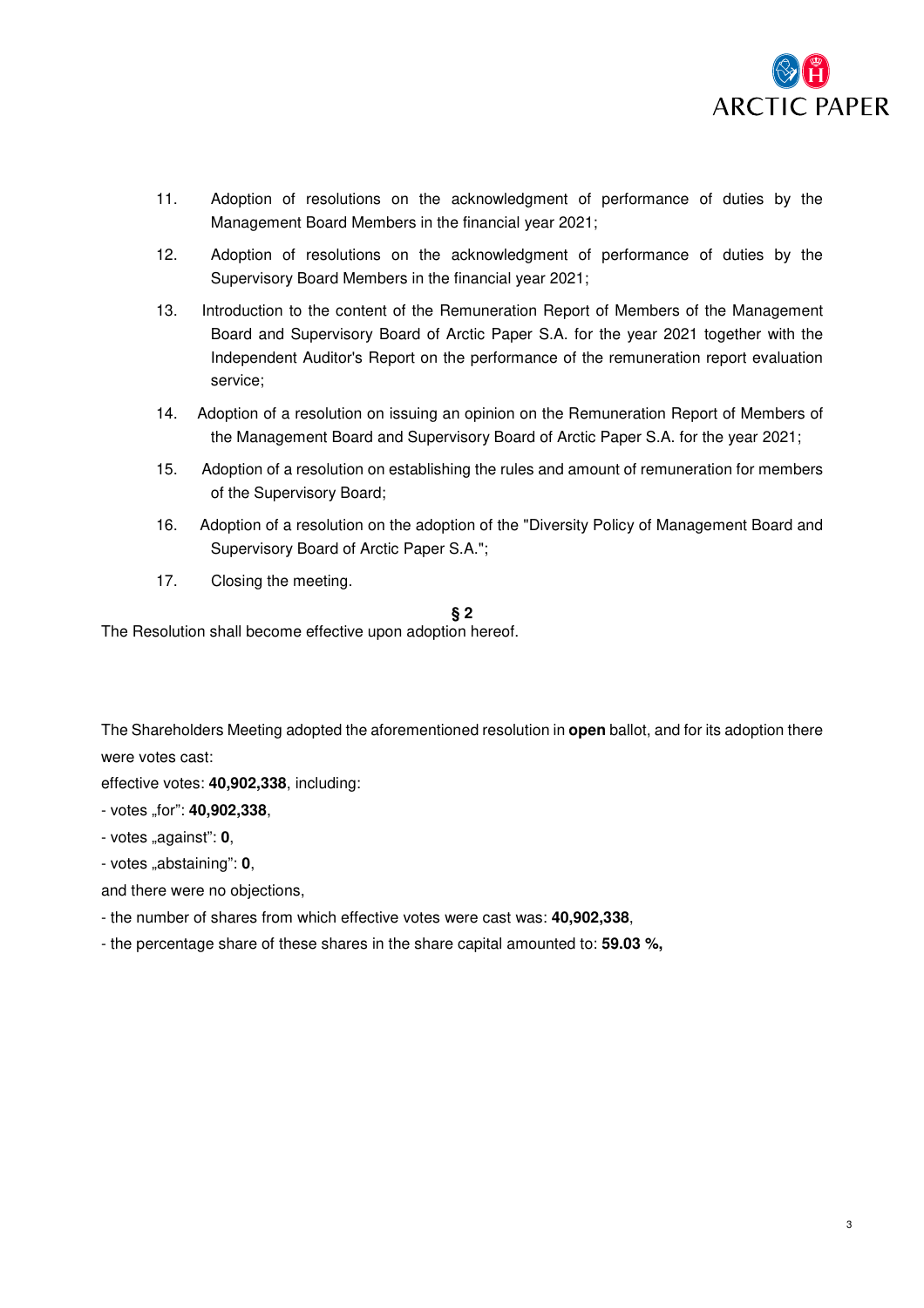

### **RESOLUTION No. 3/2022 of the Ordinary Shareholders Meeting of Arctic Paper S.A. of June 22nd, 2022**

# **regarding: waiving the appointment of the Scrutiny Committee of the Shareholders Meeting**

The Shareholders Meeting of of Arctic Paper S.A. with its registered office in Kostrzyn nad Odrą("**Company**") hereby adopted the following resolution (hereinafter the **"Resolution"**):

**§ 1** 

It is resolved to waive the appointment of the Scrutiny Committee while entrusting the Chairman of the Meeting with the Committee's duties in respect of the vote count.

**§ 2** 

The Resolution shall become effective upon adoption hereof.

The Shareholders Meeting adopted the aforementioned resolution in **open** ballot, and for its adoption there were votes cast:

effective votes: **40,902,338**, including:

- votes "for": **40,902,338**,

- votes "against": **0**,

- votes "abstaining": **0**,

and there were no objections,

- the number of shares from which effective votes were cast was: **40,902,338**,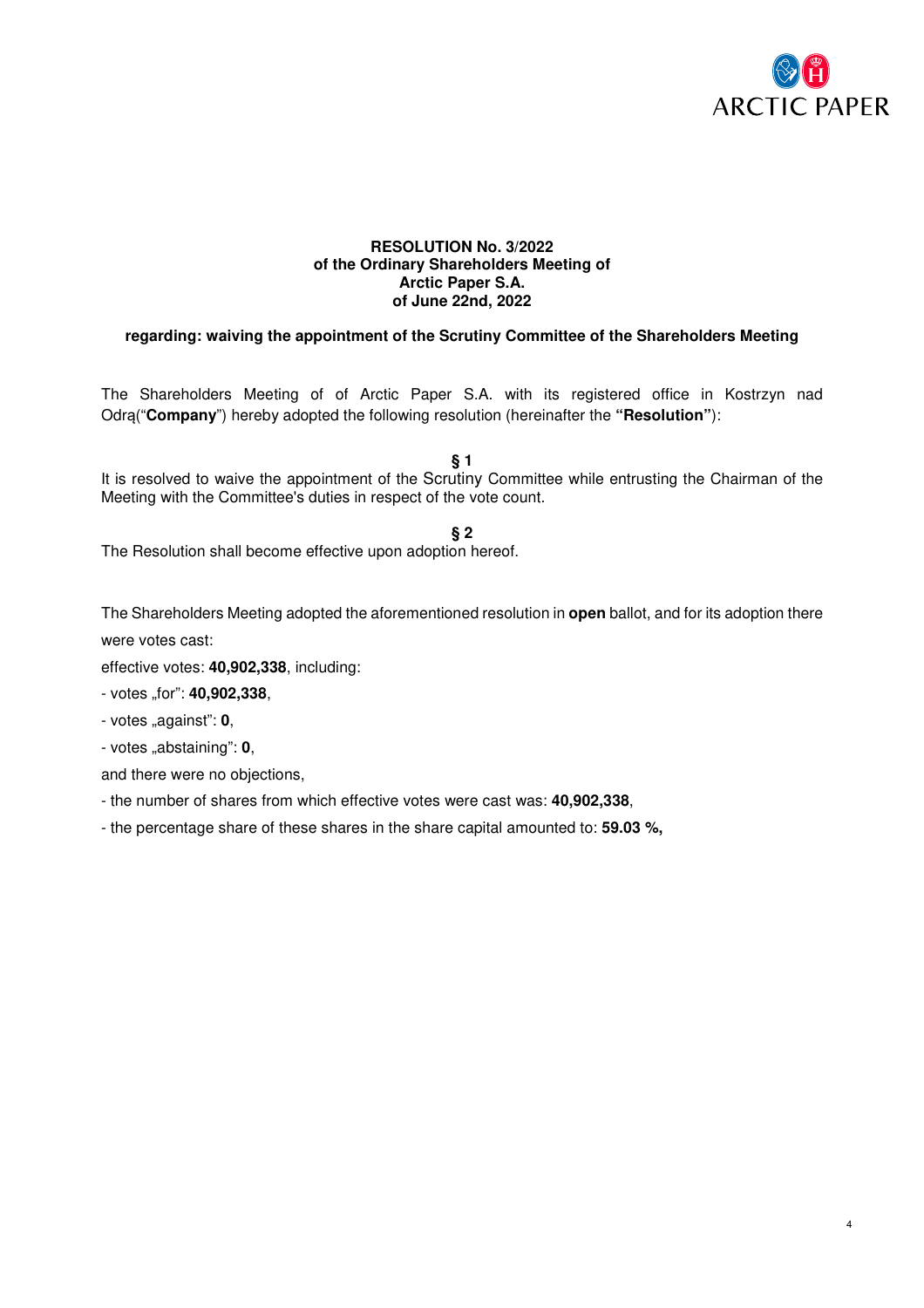

#### **RESOLUTION No. 4/2022 of the Ordinary Shareholders Meeting of Arctic Paper S.A. of June 22nd, 2022**

### **regarding: consideration and approval of the Management Board's report on the operations of the Company for the financial year 2021**

Acting pursuant to art. 393 item 1 and art. 395 § 2 item 1 of the Commercial Companies Code and pursuant to art. 18 section 1 item a) of the Articles of Association, the Shareholders Meeting of Arctic Paper S.A. with its registered office in Kostrzyn nad Odrą ("**Company**") hereby adopted the following resolution(hereinafter the **"Resolution"**):

**§ 1** 

The Shareholders Meeting, after consideration of the Management Board's report on the Company's operations in the financial year 2021, decided to approve the same.

**§ 2** 

The resolution shall become effective in the date of adoption hereof.

The Shareholders Meeting adopted the aforementioned resolution in **open** ballot, and for its adoption there

were votes cast:

effective votes: **40,902,338**, including:

- votes "for": **40,902,338**,

- votes "against": **0**,

- votes "abstaining": **0**,

and there were no objections,

- the number of shares from which effective votes were cast was: **40,902,338**,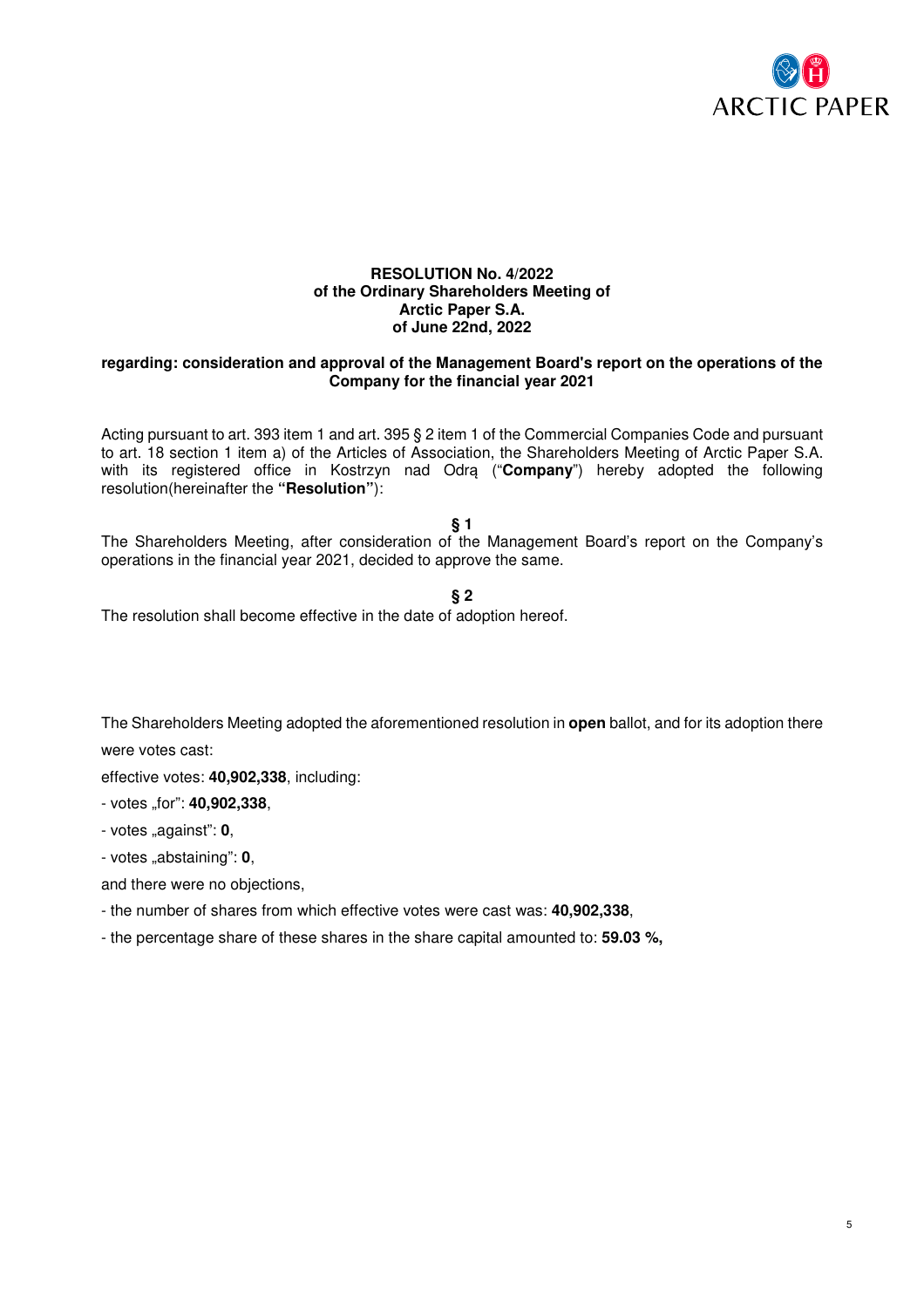

#### **RESOLUTION No. 5/2022 of the Ordinary Shareholders Meeting of Arctic Paper S.A. of June 22nd, 2022**

### **regarding: consideration and approval of the Company's financial statement for the financial year 2021**

Acting pursuant to art. 393 item 1 and art. 395 § 2 item 1 of the Commercial Companies Code and pursuant to art. 18 section 1 item a) of the Articles of Association, the Shareholders Meeting of Arctic Paper S.A. with its registered office in Kostrzyn nad Odra ("**Company**") hereby adopted the following resolution(hereinafter the **"Resolution"**):

**§ 1** 

The Shareholders Meeting, after consideration of the financial statements of the Company comprising introduction, statement of financial position, statement of profit and loss, statement of total comprehensive income, statement of changes in equity, statement of cash flow and additional explanatory notes for the financial year 2021, decided to approve the same.

### **§ 2**

The resolution shall become effective in the date of adoption hereof.

The Shareholders Meeting adopted the aforementioned resolution in **open** ballot, and for its adoption there were votes cast:

effective votes: **40,902,338**, including:

- votes "for": **40,902,338**,
- votes "against": **0**,
- votes "abstaining": **0**,
- and there were no objections,
- the number of shares from which effective votes were cast was: **40,902,338**,
- the percentage share of these shares in the share capital amounted to: **59.03 %,**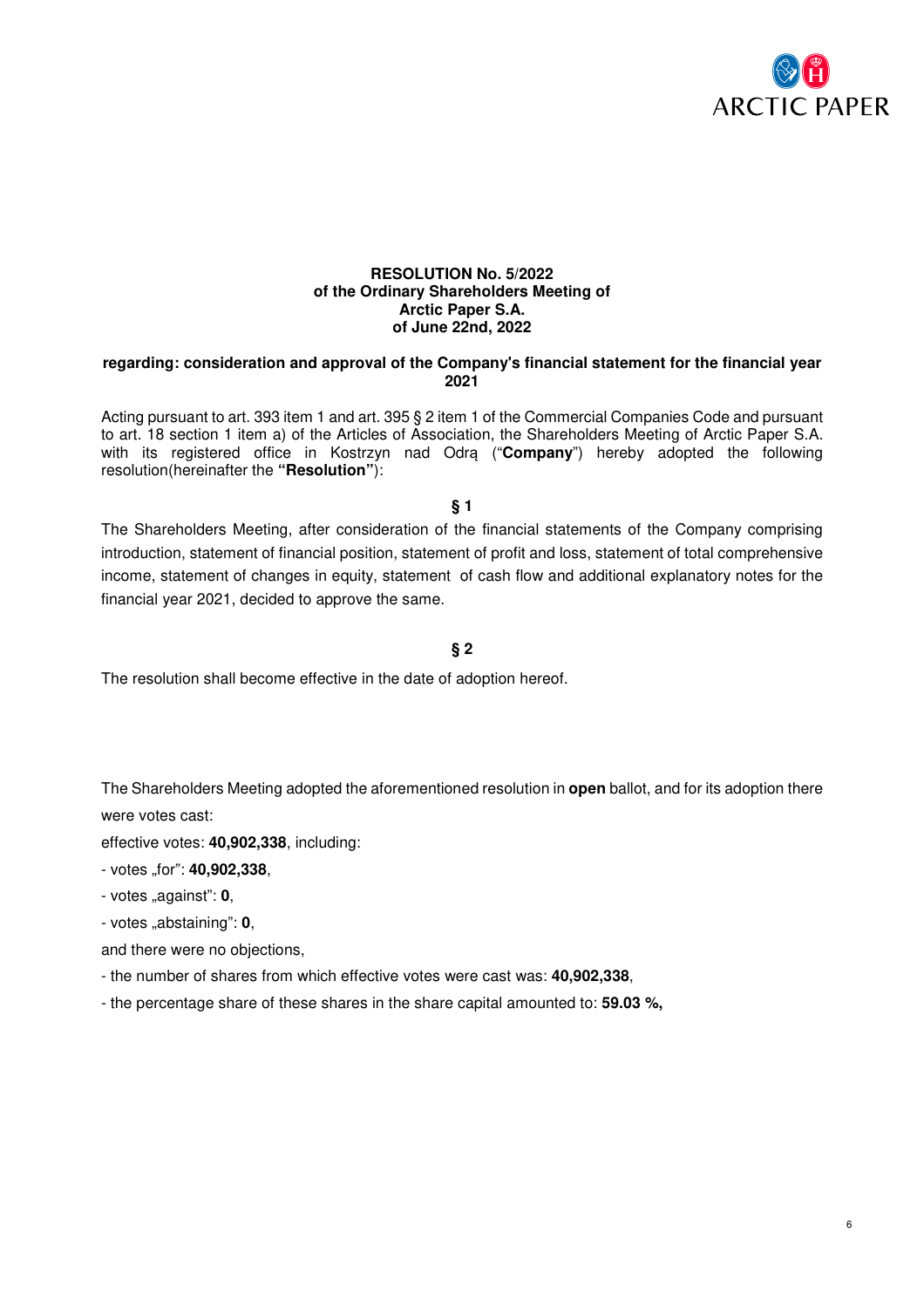

### **RESOLUTION No. 6/2022 of the Ordinary Shareholders Meeting of Arctic Paper S.A. of June 22nd, 2022**

### **regarding: consideration and approval of the Management Board's report on the operations of the Arctic Paper S.A. Capital Group for the financial year 2021**

Acting pursuant to art. 393 item 1 and art. 395 § 2 item 1 and art. 395 § 5 of the Commercial Companies Code, the Shareholders Meeting of Arctic Paper S.A. with its registered office in Kostrzyn nad Odrą ("**Company**") hereby adopted the following resolution(hereinafter the **"Resolution"**):

**§ 1** 

The Shareholders Meeting, after consideration of the of the Management Board's report on the operations of the Arctic Paper S.A. Capital Group for the financial year 2021, decided to approve the same.

### **§ 2**

The resolution shall become effective in the date of adoption hereof.

The Shareholders Meeting adopted the aforementioned resolution in **open** ballot, and for its adoption there

were votes cast:

effective votes: **40,902,338**, including:

- votes "for": **40,902,338**,

- votes "against": **0**,

- votes "abstaining": **0**,

and there were no objections,

- the number of shares from which effective votes were cast was: **40,902,338**,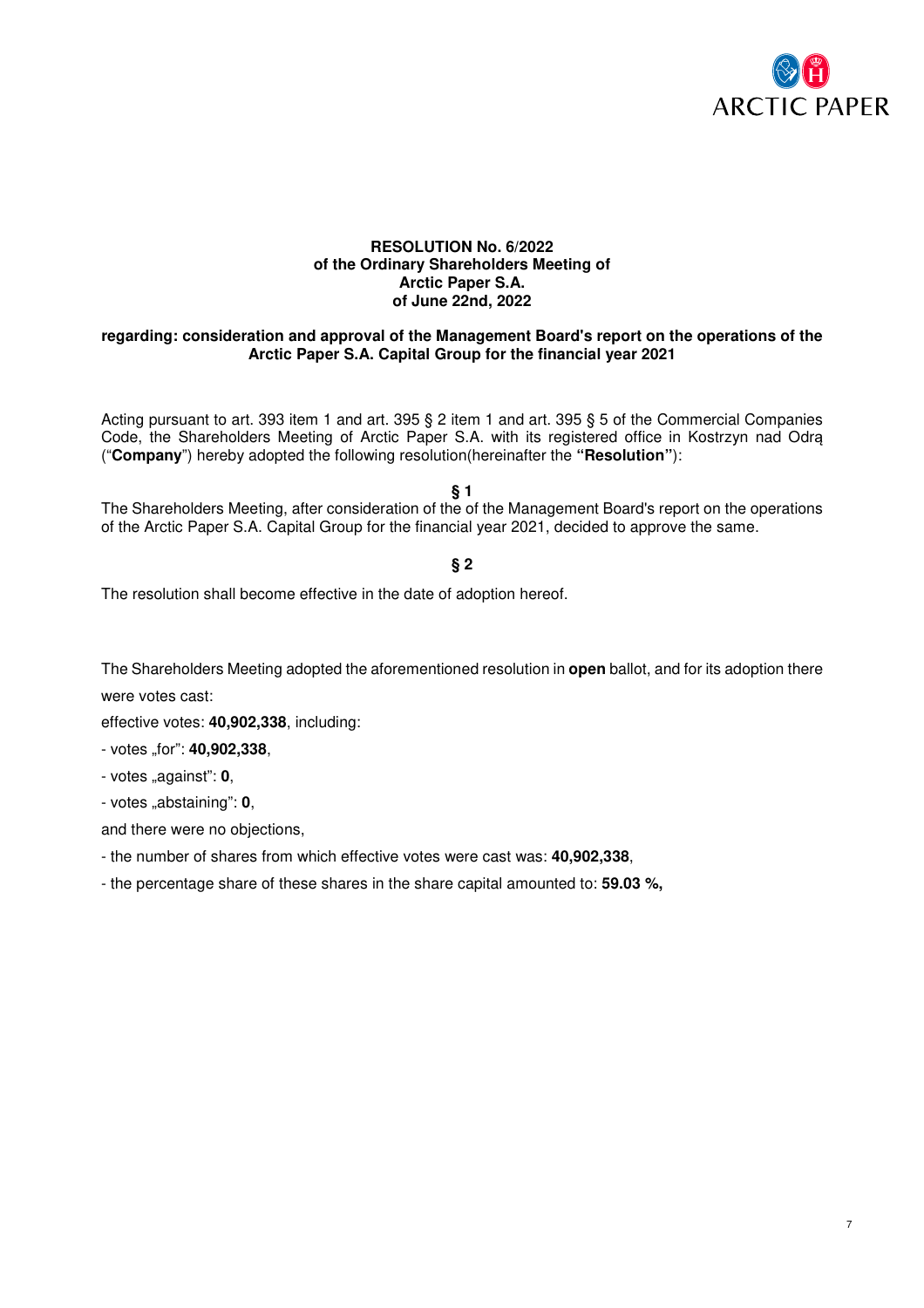

### **RESOLUTION No. 7/2022 of the Ordinary Shareholders Meeting of Arctic Paper S.A. of June 22nd, 2022**

#### **regarding: consideration and approval of consolidated financial statement of the Arctic Paper S.A. Capital Group along with non-financial information of the Arctic Paper S.A. Capital Group for the financial year 2021**

Acting pursuant to art. 393 item 1 and art. 395 § 2 item 1 and art. 395 § 5 of the Commercial Companies Code, the Shareholders Meeting of Arctic Paper S.A. with its registered office in Kostrzyn nad Odrą ("**Company**") hereby adopted the following resolution(hereinafter the **"Resolution"**):

### **§ 1**

The Shareholders Meeting, after consideration of consolidated financial statement of the Arctic Paper S.A. Capital Group along with non-financial information of the Arctic Paper S.A. Capital Group for the financial year 2021, decided to approve the same.

### **§ 2**

The resolution shall become effective in the date of adoption hereof.

The Shareholders Meeting adopted the aforementioned resolution in **open** ballot, and for its adoption there were votes cast:

effective votes: **40,902,338**, including:

- votes "for": **40,902,338**,

- votes "against": **0**,

- votes "abstaining": **0**,

and there were no objections,

- the number of shares from which effective votes were cast was: **40,902,338**,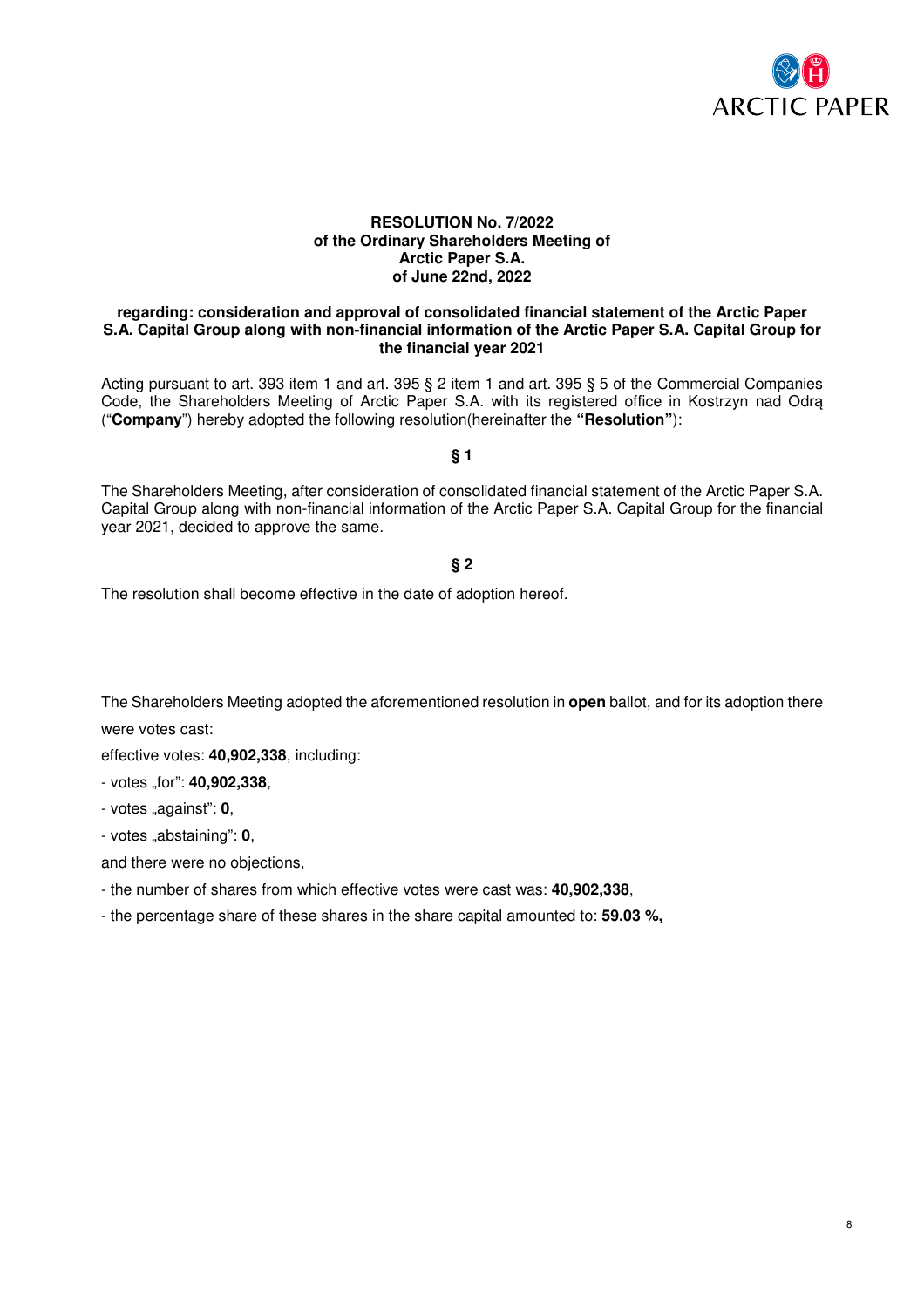

### **RESOLUTION No. 8/2022 of the Ordinary Shareholders Meeting of Arctic Paper S.A. of June 22nd, 2022**

### **regarding: Consideration and approval of the report on the activities of the Supervisory Board of the Company for the financial year 2021**

Acting pursuant to art. 382 §3 of the Commercial Companies Code and art. 15 section 2 of the of the Articles of Association, the Shareholders Meeting of Arctic Paper S.A. with its registered office in Kostrzyn nad Odrą ("**Company**") hereby adopted the following resolution(hereinafter the **"Resolution"**):

### **§ 1**

The Shareholders Meeting, after consideration of the report on the activities of the Supervisory Board of the Company for the financial year 2021, decided to approve the same.

### **§ 2**

The resolution shall become effective in the date of adoption hereof.

The Shareholders Meeting adopted the aforementioned resolution in **open** ballot, and for its adoption there

were votes cast:

effective votes: **40,902,338**, including:

- votes "for": **40,902,338**,

- votes "against": **0**,

- votes "abstaining": **0**,

and there were no objections,

- the number of shares from which effective votes were cast was: **40,902,338**,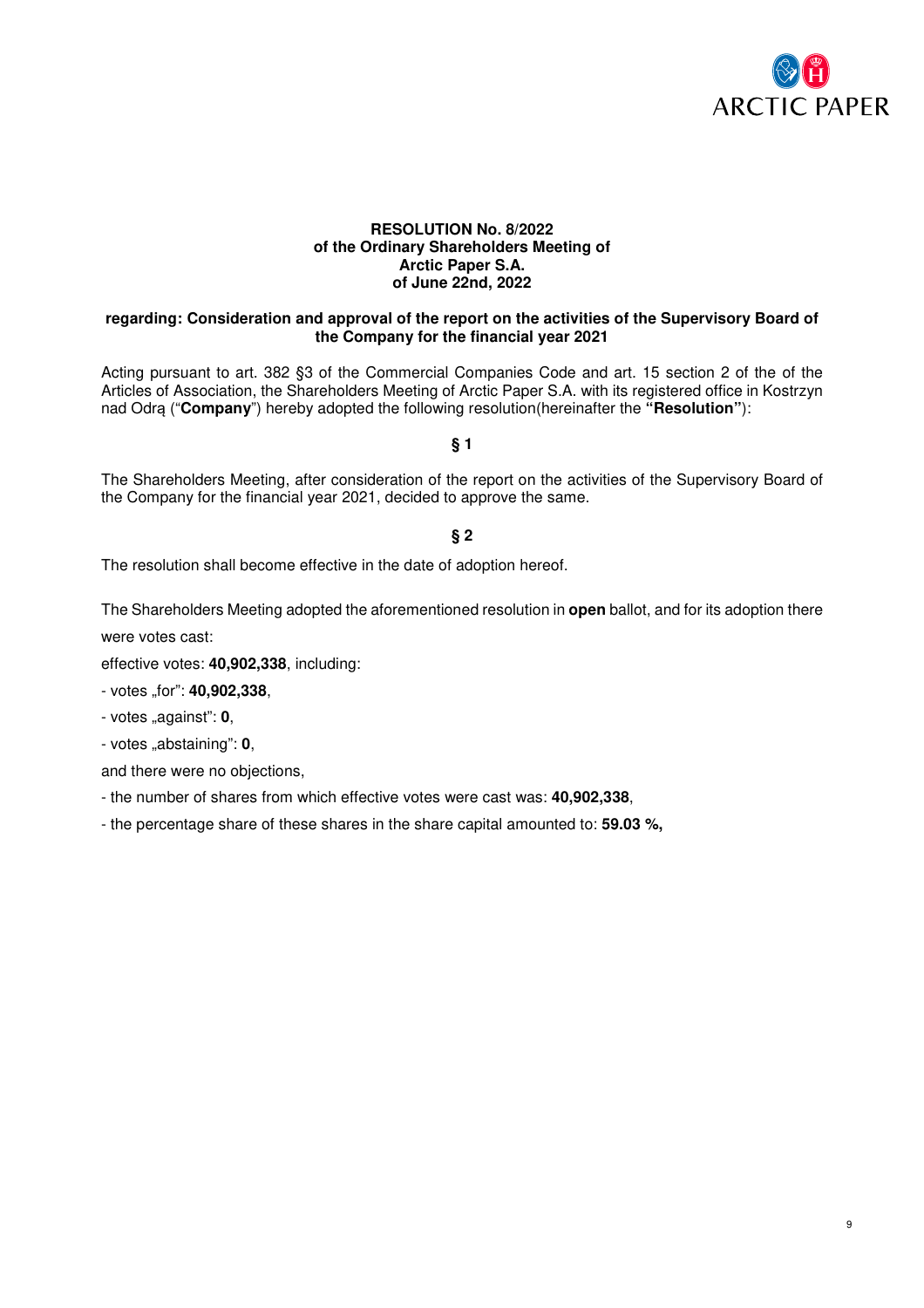

### **RESOLUTION No. 9/2022 of the Ordinary Shareholders Meeting of Arctic Paper S.A. of June 22nd, 2022**

### **regarding: the distribution of the Company's net profit for the financial year 2021**

Acting pursuant to art. 395 § 2 item 2 of the Commercial Companies Code and pursuant to art. 18 section 1 item c) of the Articles of Association, the Shareholders Meeting of Arctic Paper S.A. with its registered office in Kostrzyn nad Odrą ("**Company**") hereby adopted the following resolution(hereinafter the "**Resolution**"):

**§ 1** 

The Shareholders Meeting of the Company after consideration of Management Board request decided to accept the payment of dividend from the net profit of 2021 and net profits from past years accumulated on the other reserves in the amount of PLN 27,715,113.20 (in words twenty seven million seven hundred and fifteen thousand one hundred and thirteen zloty 20/100). Dividend per share will amount PLN 0,40 gross (in words: forty cents).

### **§ 2**

The dividend day is 30th of June 2022 and dividend payment date is 8th of July 2022.

**§ 3** 

The resolution shall become effective in the date of adoption hereof.

The Shareholders Meeting adopted the aforementioned resolution in **open** ballot, and for its adoption there were votes cast:

effective votes: **40,902,338**, including:

- votes "for": **40,902,338**,

- votes "against": **0**,

- votes "abstaining": **0**,

and there were no objections,

- the number of shares from which effective votes were cast was: **40,902,338**,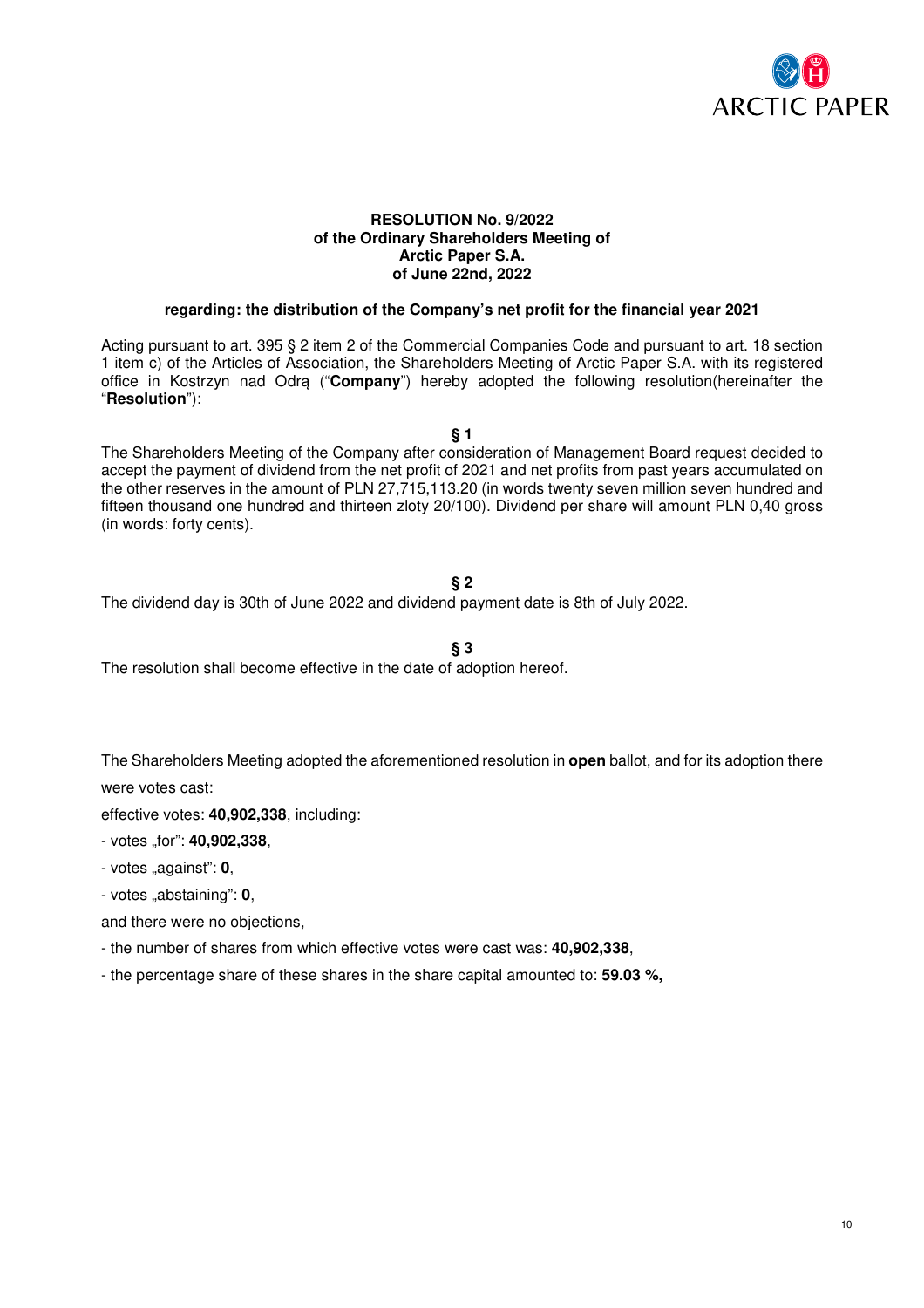

#### **RESOLUTION No. 10/2022 of the Ordinary Shareholders Meeting of Arctic Paper S.A. of June 22nd, 2022**

### **regarding: acknowledgment of performance of duties by a Management Board Member**

Acting pursuant to art. 393 item 1 i art. 395 § 2 item 3 of the Commercial Companies Code and pursuant to art. 18 section 1 item b) of the Articles of Association, the Shareholders Meeting of Arctic Paper S.A. with its registered office in Kostrzyn nad Odrą ("**Company**") hereby adopted the following resolution(hereinafter the **"Resolution"**):

**§ 1** 

The Shareholders Meeting of the Company grants a vote of approval for the performance of duties in the financial year 2021 to Mr. Michał Jarczyński, in connection with the performance of the function of the President of the Management Board of the Company in the period from January 1<sup>st</sup>, 2021 until December 31st, 2021.

#### **§ 2**

The resolution shall become effective in the date of adoption hereof.

The Shareholders Meeting adopted the aforementioned resolution in **secret** ballot, and for its adoption there were votes cast:

effective votes: **40,902,338**, including:

- votes "for": **40,902,338**,

- votes "against": **0**,

- votes "abstaining": **0**,

and there were no objections,

- the number of shares from which effective votes were cast was: **40,902,338**,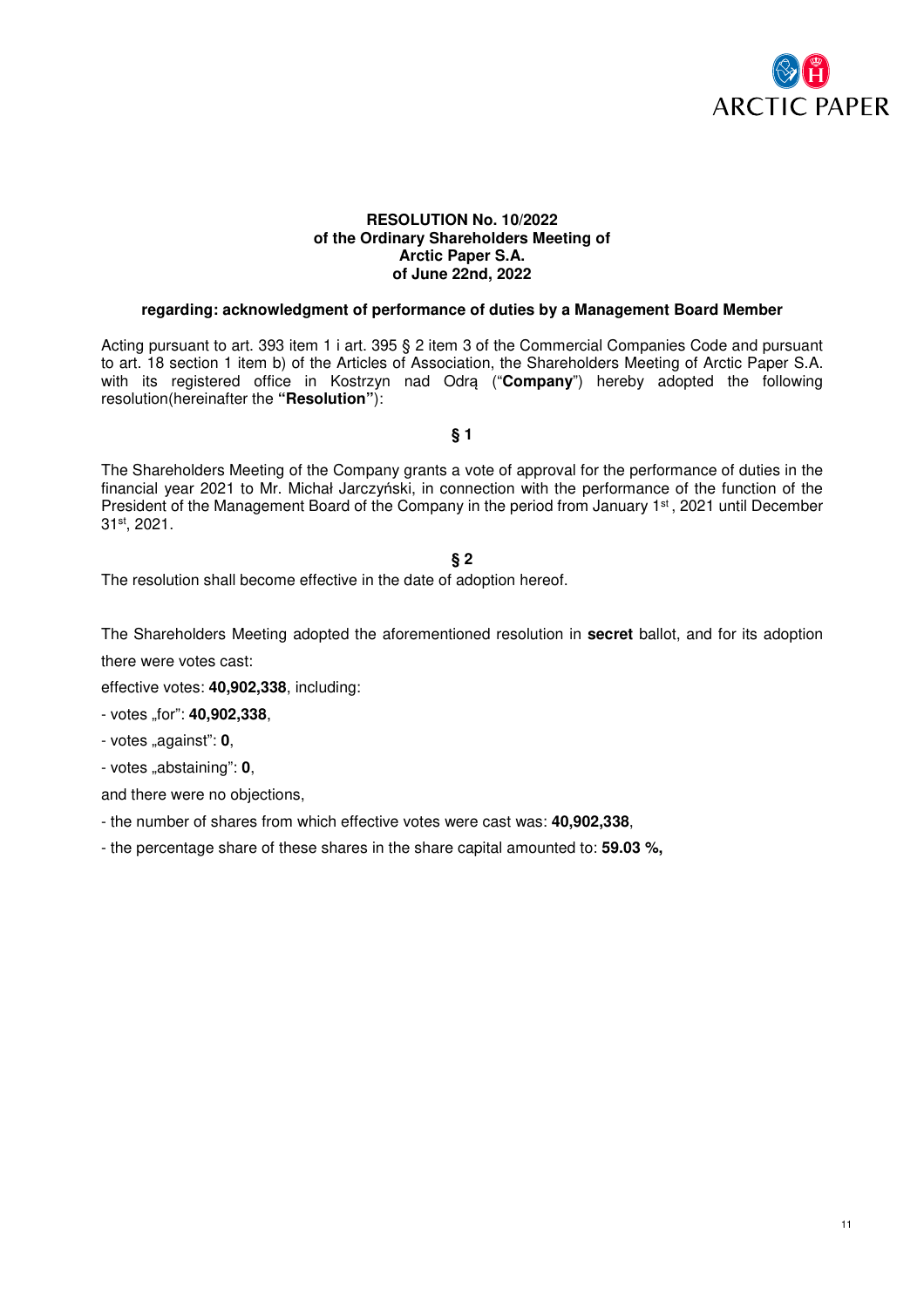

### **RESOLUTION No. 11/2022 of the Ordinary Shareholders Meeting of Arctic Paper S.A. of June 22nd, 2022**

### **regarding: acknowledgment of performance of duties by a Management Board Member**

Acting pursuant to art. 393 item 1 i art. 395 § 2 item 3 of the Commercial Companies Code and pursuant to art. 18 section 1 item b) of the Articles of Association, the Shareholders Meeting of Arctic Paper S.A. with its registered office in Kostrzyn nad Odrą ("**Company**") hereby adopted the following resolution(hereinafter the **"Resolution"**):

**§ 1** 

The Shareholders Meeting of the Company grants a vote of approval for the performance of duties in the financial year 2021 to Mr. Göran Eklund, in connection with the performance of the function of the Member of the Management Board of the Company in the period from January 1st , 2021 until December 31st, 2021.

#### **§ 2**

The resolution shall become effective in the date of adoption hereof.

The Shareholders Meeting adopted the aforementioned resolution in **secret** ballot, and for its adoption

there were votes cast:

effective votes: **40,902,338**, including:

- votes "for": **40,902,338**,

- votes "against": **0**,

- votes "abstaining": **0**,

- the number of shares from which effective votes were cast was: **40,902,338**,
- the percentage share of these shares in the share capital amounted to: **59.03 %,**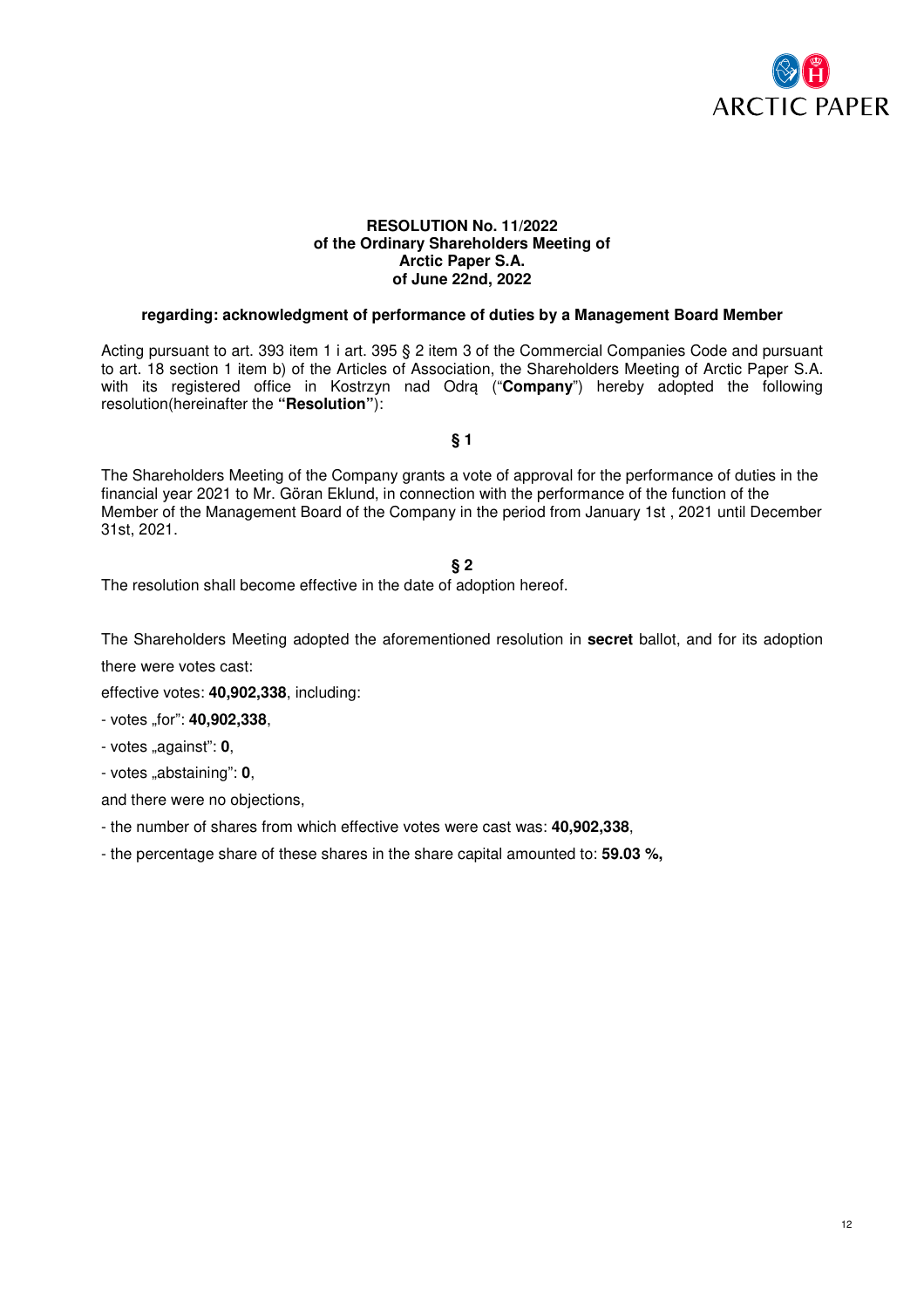

### **RESOLUTION No. 12/2022 of the Ordinary Shareholders Meeting of Arctic Paper S.A. of June 22nd, 2022**

### **regarding: acknowledgment of performance of duties by a Supervisory Board Member**

Acting pursuant to art. 393 item 1 i art. 395 § 2 item 3 of the Commercial Companies Code and pursuant to art. 18 section 1 item b) of the Articles of Association, the Shareholders Meeting of Arctic Paper S.A. with its registered office in Kostrzyn nad Odrą ("**Company**") hereby adopted the following resolution(hereinafter the **"Resolution"**):

**§ 1** 

The Shareholders Meeting of the Company grants a vote of approval for the performance of duties in the financial year 2021 to Mr. Per Lundeen, in connection with the performance of the function of the Chairman of the Supervisory Board of the Company in the period from January 1st , 2021 until December 31st, 2021.

#### **§ 2**

The resolution shall become effective in the date of adoption hereof.

The Shareholders Meeting adopted the aforementioned resolution in **secret** ballot, and for its adoption

there were votes cast:

effective votes: **40,902,338**, including:

- votes "for": **40,902,338**,

- votes "against": **0**,

- votes "abstaining": **0**,

and there were no objections,

- the number of shares from which effective votes were cast was: **40,902,338**,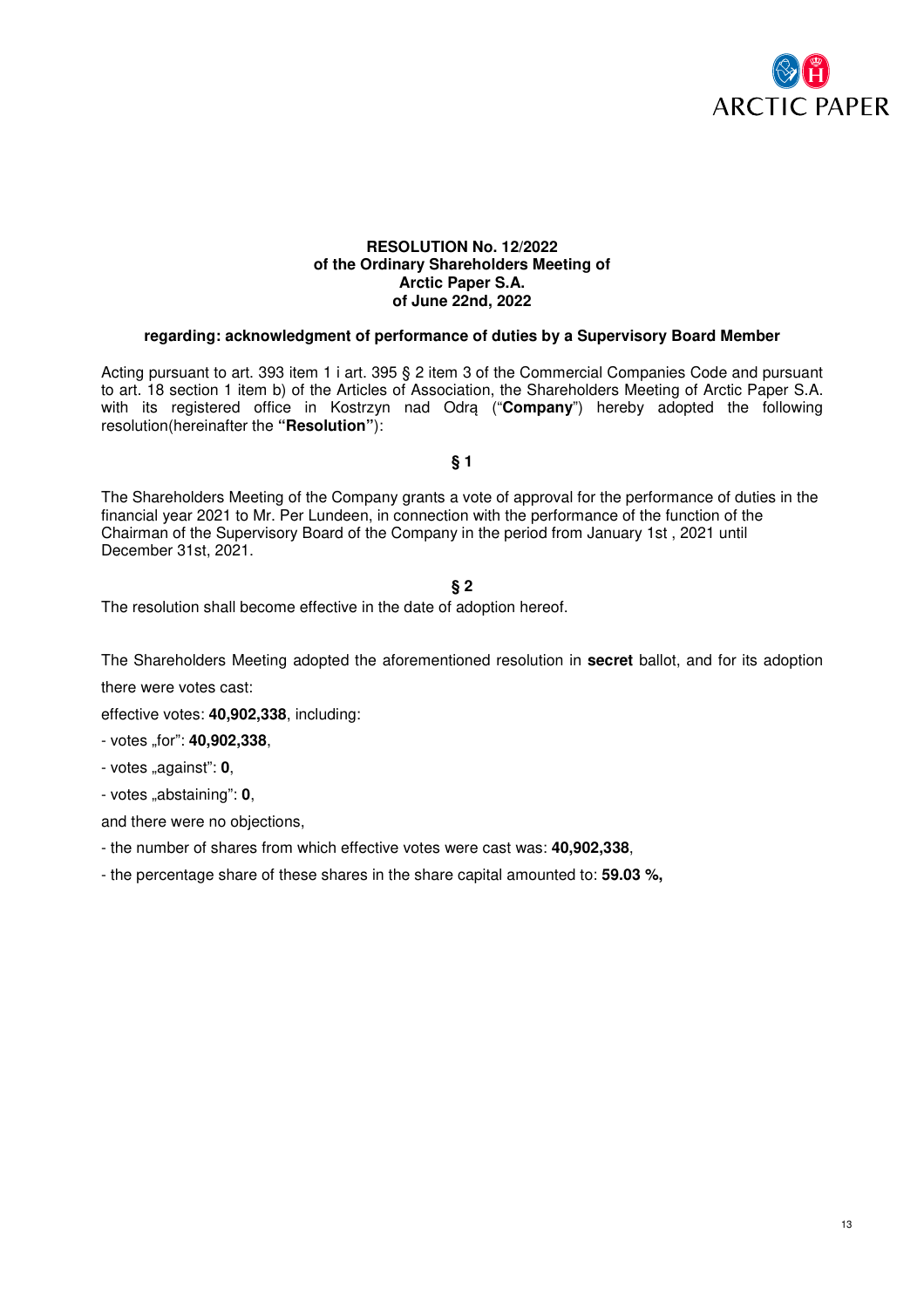

#### **RESOLUTION No. 13/2022 of the Ordinary Shareholders Meeting of Arctic Paper S.A. of June 22nd, 2022**

#### **regarding: acknowledgment of performance of duties by a Supervisory Board Member**

Acting pursuant to art. 393 item 1 i art. 395 § 2 item 3 of the Commercial Companies Code and pursuant to art. 18 section 1 item b) of the Articles of Association, the Shareholders Meeting of Arctic Paper S.A. with its registered office in Kostrzyn nad Odrą ("**Company**")hereby adopted the following resolution (hereinafter the **"Resolution"**):

**§ 1** 

The Shareholders Meeting of the Company grants a vote of approval for the performance of duties in the financial year 2021 to Mr. Thomas Onstad, in connection with the performance of the function of the Member of the Supervisory Board of the Company in the period from January 1st , 2021 until December 31st, 2021.

### **§ 2**

The resolution shall become effective in the date of adoption hereof.

The Shareholders Meeting adopted the aforementioned resolution in **secret** ballot, and for its adoption

there were votes cast:

effective votes: **40,902,338**, including:

- votes "for": **40,902,338**,

- votes "against": **0**,

- votes "abstaining": **0**,

and there were no objections,

- the number of shares from which effective votes were cast was: **40,902,338**,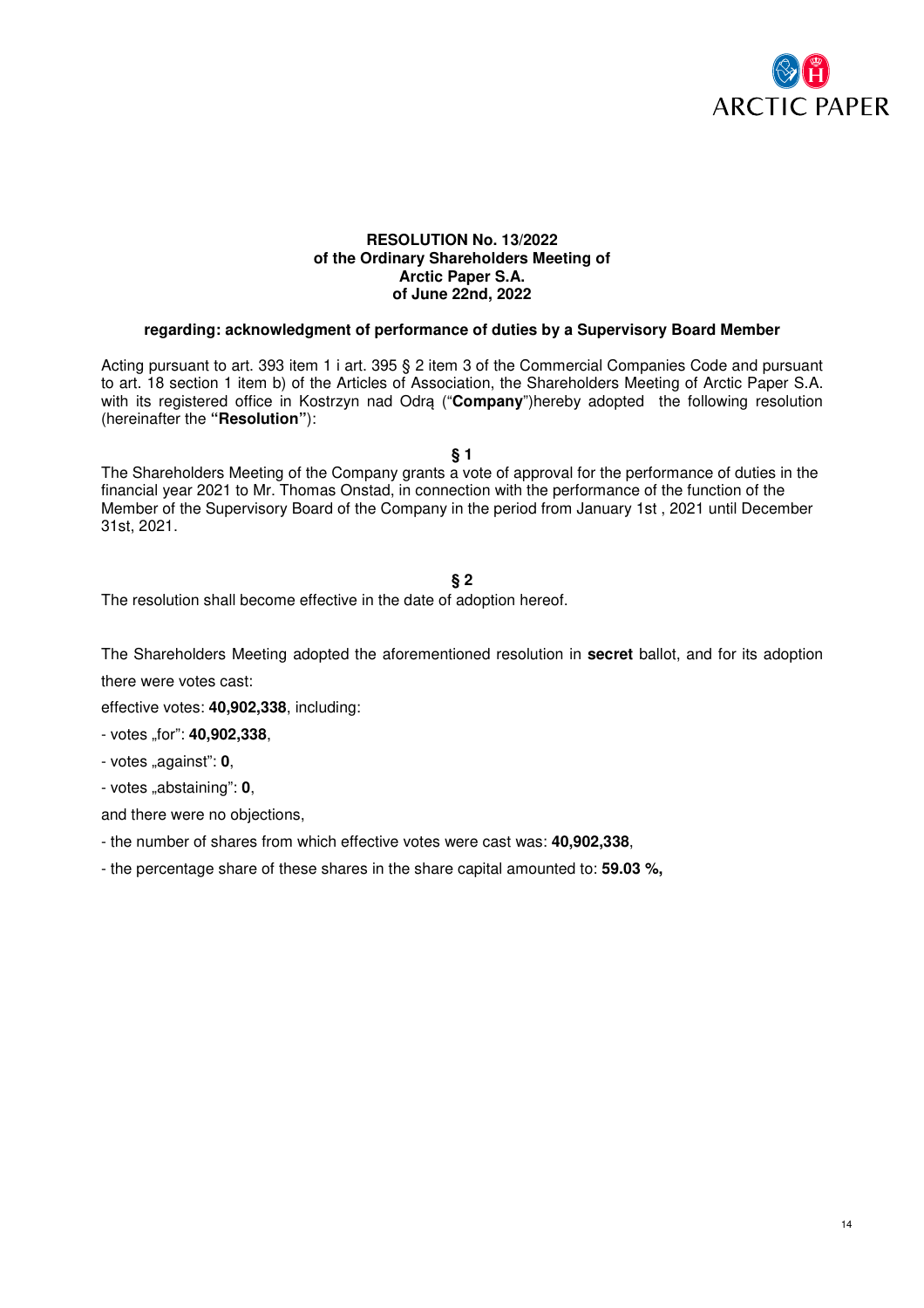

### **RESOLUTION No. 14/2022 of the Ordinary Shareholders Meeting of Arctic Paper S.A. of June 22nd, 2022**

### **regarding: acknowledgment of performance of duties by a Supervisory Board Member**

Acting pursuant to art. 393 item 1 i art. 395 § 2 item 3 of the Commercial Companies Code and pursuant to art. 18 section 1 item b) of the Articles of Association, the Shareholders Meeting of Arctic Paper S.A. with its registered office in Kostrzyn nad Odrą ("**Company**")hereby adopted the following resolution(hereinafter the **"Resolution"**):

**§ 1** 

The Shareholders Meeting of the Company grants a vote of approval for the performance of duties in the financial year 2021 to Mr. Roger Mattsson, in connection with the performance of the function of the Member of the Supervisory Board of the Company in the period from January 1st , 2021 until December 31st, 2021.

### **§ 2**

The resolution shall become effective in the date of adoption hereof.

The Shareholders Meeting adopted the aforementioned resolution in **secret** ballot, and for its adoption there were votes cast:

effective votes: **40,902,338**, including:

- votes "for": **40,902,338**,

- votes "against": **0**,

- votes "abstaining": **0**,

- the number of shares from which effective votes were cast was: **40,902,338**,
- the percentage share of these shares in the share capital amounted to: **59.03 %,**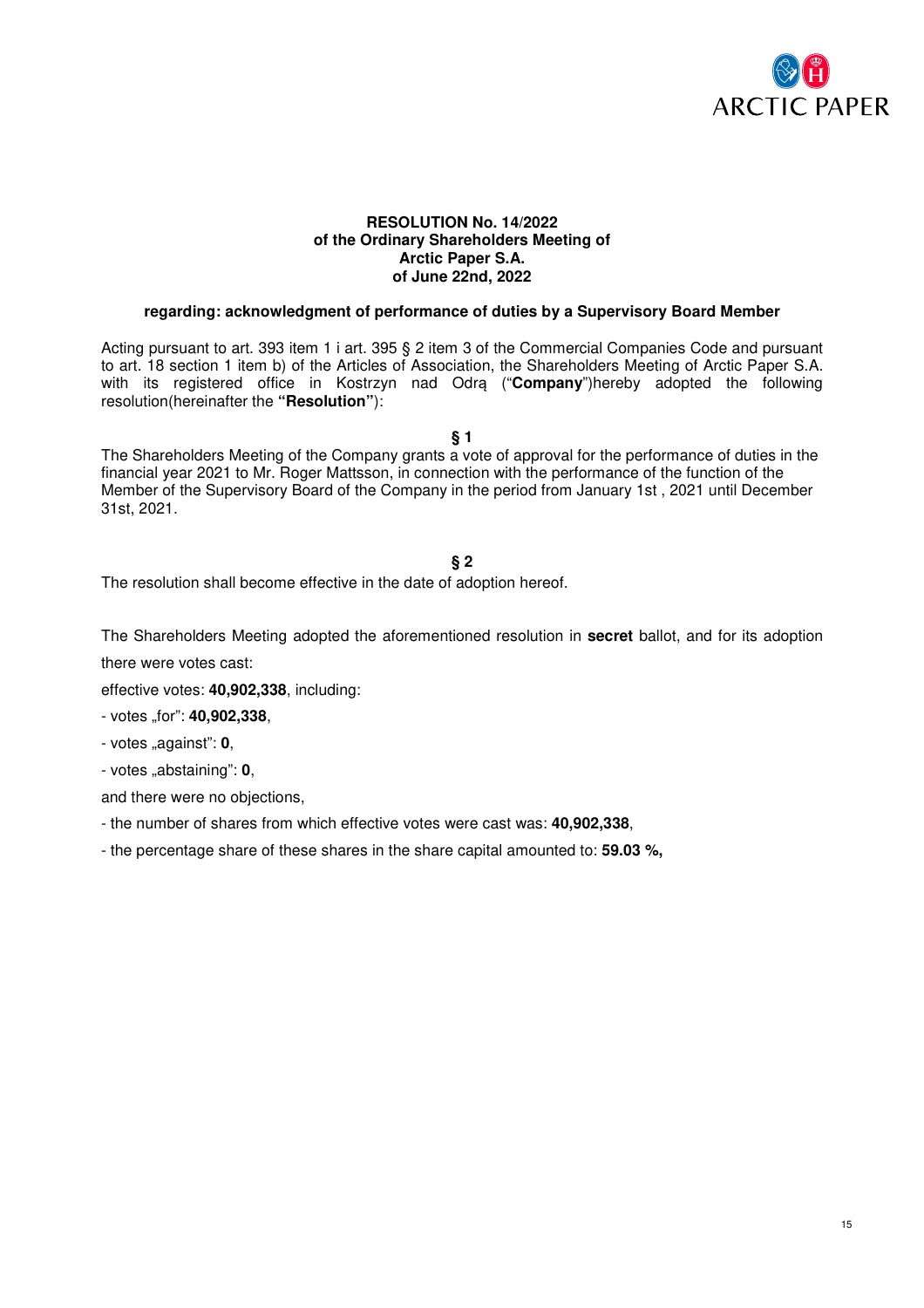

#### **RESOLUTION No. 15/2022 of the Ordinary Shareholders Meeting of Arctic Paper S.A. of June 22nd, 2022**

### **regarding: acknowledgment of performance of duties by a Supervisory Board Member**

Acting pursuant to art. 393 item 1 i art. 395 § 2 item 3 of the Commercial Companies Code and pursuant to art. 18 section 1 item b) of the Articles of Association, the Shareholders Meeting of Arctic Paper S.A. with its registered office in Kostrzyn nad Odrą ("**Company**")hereby adopts the following resolution(hereinafter the **"Resolution"**):

**§ 1** 

The Shareholders Meeting of the Company grants a vote of approval for the performance of duties in the financial year 2021 to Mrs. Dorota Raben, in connection with the performance of the function of the Member of the Supervisory Board of the Company in the period from January 1<sup>st</sup>, 2021 until June 22nd, 2021.

### **§ 2**

The resolution shall become effective in the date of adoption hereof.

The Shareholders Meeting adopted the aforementioned resolution in **secret** ballot, and for its adoption there were votes cast:

effective votes: **40,902,338**, including:

- votes "for": **40,902,338**,

- votes "against": **0**,

- votes "abstaining": **0**,

and there were no objections,

- the number of shares from which effective votes were cast was: **40,902,338**,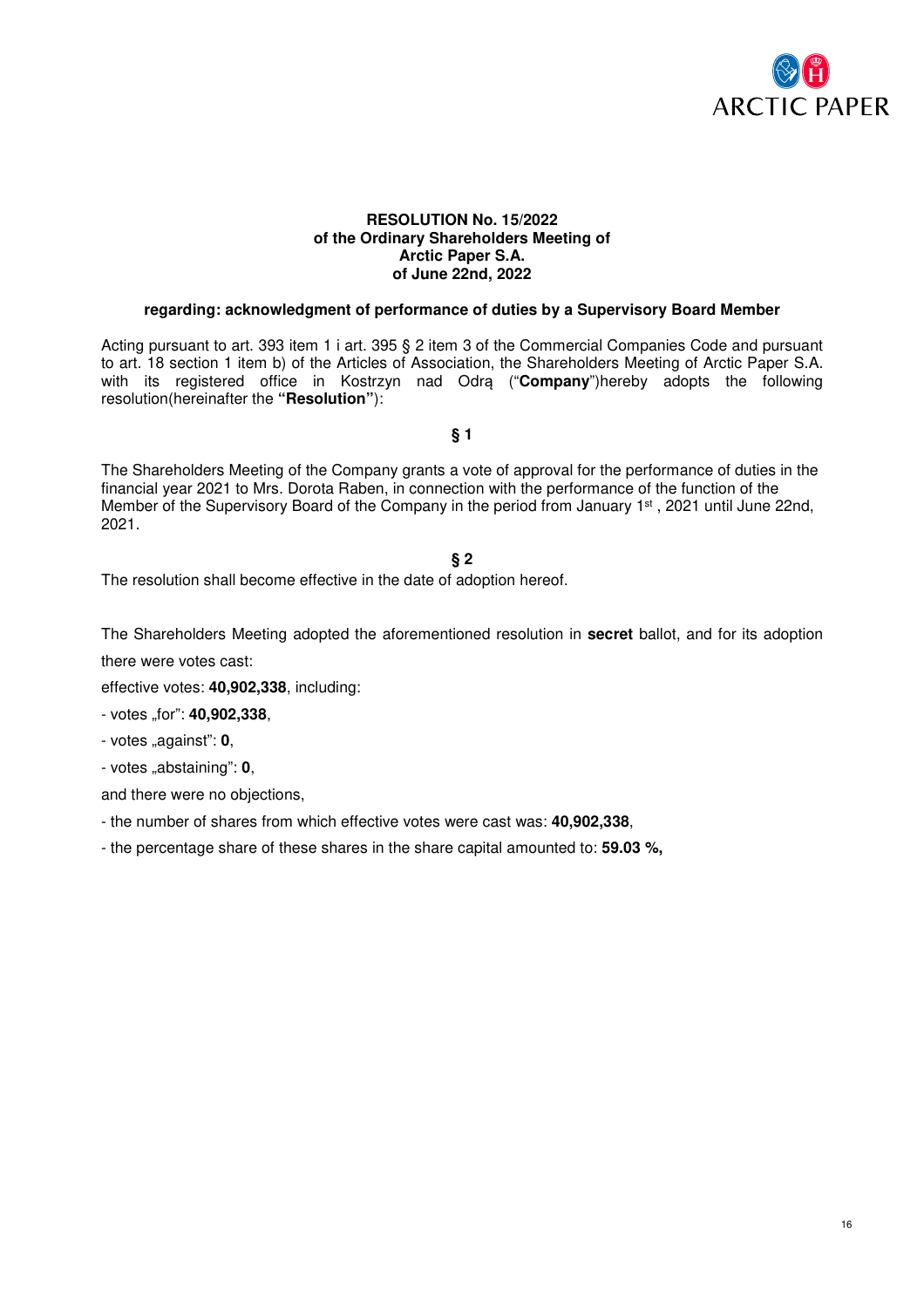

#### **RESOLUTION No. 16/2022 of the Ordinary Shareholders Meeting of Arctic Paper S.A. of June 22nd, 2022**

### **regarding: acknowledgment of performance of duties by a Supervisory Board Member**

Acting pursuant to art. 393 item 1 i art. 395 § 2 item 3 of the Commercial Companies Code and pursuant to art. 18 section 1 item b) of the Articles of Association, the Shareholders Meeting of Arctic Paper S.A. with its registered office in Kostrzyn nad Odrą ("**Company**")hereby adopted the following resolution(hereinafter the **"Resolution"**):

**§ 1** 

The Shareholders Meeting of the Company grants a vote of approval for the performance of duties in the financial year 2021 to Mr. Mariusz Grendowicz, in connection with the performance of the function of the Member of the Supervisory Board of the Company in the period from January 1st , 2021 until June 22nd, 2021.

### **§ 2**

The resolution shall become effective in the date of adoption hereof.

The Shareholders Meeting adopted the aforementioned resolution in **secret** ballot, and for its adoption there were votes cast:

effective votes: **40,902,338**, including:

- votes "for": **40,902,338**,

- votes "against": **0**,

- votes "abstaining": **0**,

and there were no objections,

- the number of shares from which effective votes were cast was: **40,902,338**,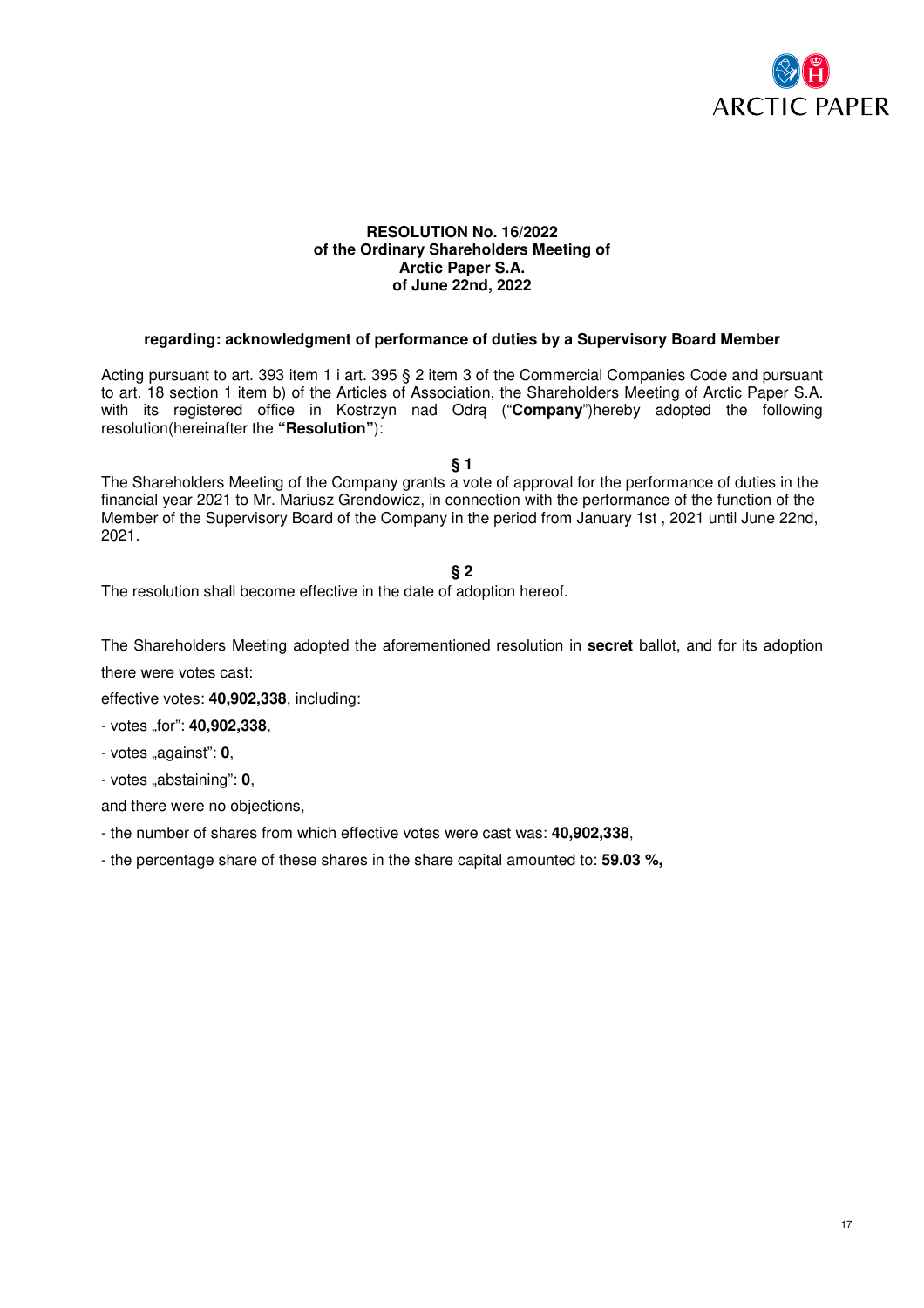

### **RESOLUTION No. 17/2022 of the Ordinary Shareholders Meeting of Arctic Paper S.A. of June 22nd, 2022**

### **regarding: acknowledgment of performance of duties by a Supervisory Board Member**

Acting pursuant to art. 393 item 1 i art. 395 § 2 item 3 of the Commercial Companies Code and pursuant to art. 18 section 1 item b) of the Articles of Association, the Shareholders Meeting of Arctic Paper S.A. with its registered office in Kostrzyn nad Odrą ("**Company**")hereby adopted the following resolution(hereinafter the **"Resolution"**):

**§ 1** 

The Shareholders Meeting of the Company grants a vote of approval for the performance of duties in the financial year 2021 to Mrs. Zofia Dzik, in connection with the performance of the function of the Member of the Supervisory Board of the Company in the period from June 22nd, 2021 until December 31st, 2021.

**§ 2** 

The resolution shall become effective in the date of adoption hereof.

The Shareholders Meeting adopted the aforementioned resolution in **secret** ballot, and for its adoption

there were votes cast:

effective votes: **40,902,338**, including:

- votes "for": **40,902,338**,

- votes "against": **0**,

- votes "abstaining": **0**,

and there were no objections,

- the number of shares from which effective votes were cast was: **40,902,338**,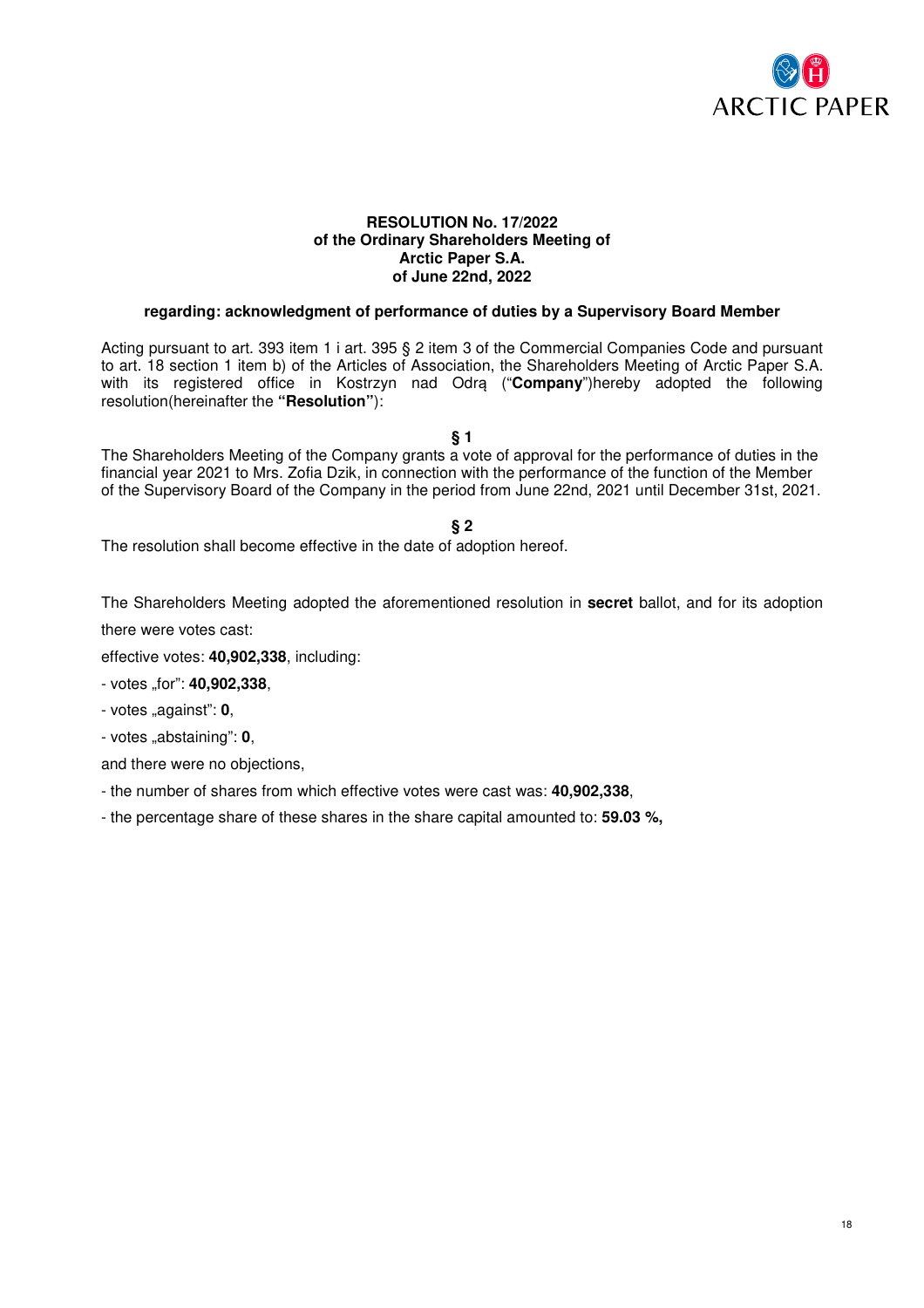

### **RESOLUTION No. 18/2022 of the Ordinary Shareholders Meeting of Arctic Paper S.A. of June 22nd, 2022**

### **regarding: acknowledgment of performance of duties by a Supervisory Board Member**

Acting pursuant to art. 393 item 1 i art. 395 § 2 item 3 of the Commercial Companies Code and pursuant to art. 18 section 1 item b) of the Articles of Association, the Shareholders Meeting of Arctic Paper S.A. with its registered office in Kostrzyn nad Odra ("**Company**")hereby adopted the following resolution(hereinafter the **"Resolution"**):

**§ 1** 

The Shareholders Meeting of the Company grants a vote of approval for the performance of duties in the financial year 2021 to Mrs. Anna Jakubowski, in connection with the performance of the function of the Member of the Supervisory Board of the Company in the period from June 22nd, 2021 until December 31st, 2021.

### **§ 2**

The resolution shall become effective in the date of adoption hereof.

The Shareholders Meeting adopted the aforementioned resolution in **secret** ballot, and for its adoption there were votes cast:

effective votes: **40,902,338**, including:

- votes "for": **40,902,338**,

- votes "against": **0**,

- votes "abstaining": **0**,

and there were no objections,

- the number of shares from which effective votes were cast was: **40,902,338**,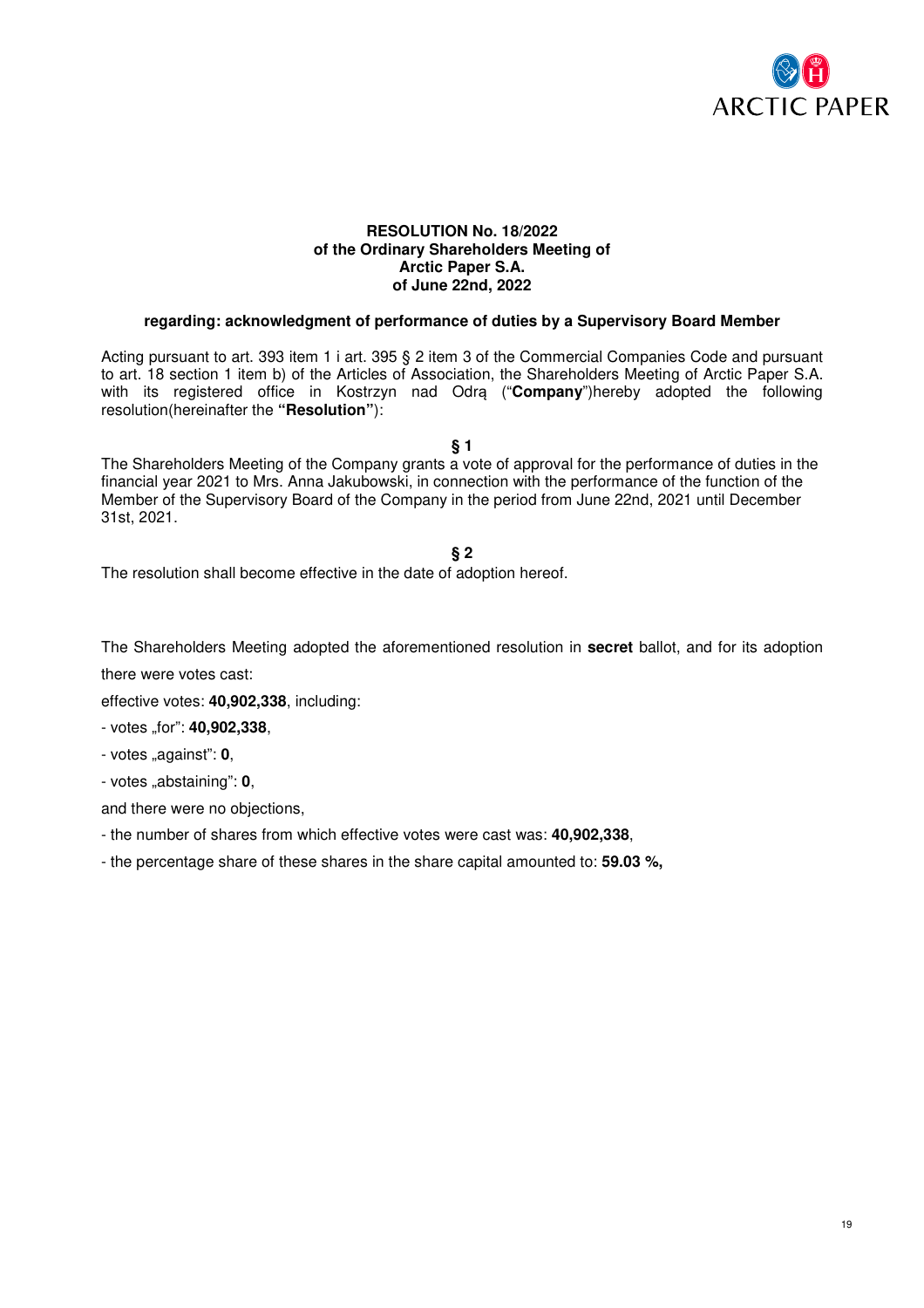

#### **RESOLUTION No. 19/2022 of the Ordinary Shareholders Meeting of Arctic Paper S.A. of June 22nd, 2022**

#### **regarding: adoption of a resolution on issuing an opinion on the "Remuneration report of Members of the Management Board and Supervisory Board of Arctic Paper S.A. for the year 2021"**

Acting pursuant to art. 90g section 1 and section 6 of the Act of July 29, 2005 on public offering and the conditions for introducing financial instruments to an organized trading system and on public companies (Journal of Laws of 2021, item 1983, as amended), the Shareholders Meeting of Arctic Paper S.A. based in Kostrzyn nad Odrą ("**Company**") hereby adopts the following resolution (hereinafter: the "**Resolution**"):

**§ 1** 

The Shareholders Meeting of the Company gives a positive opinion on the "Remuneration report of Members of the Management Board and Supervisory Board of Arctic Paper S.A. for the year 2021".

#### **§ 2**

The resolution shall become effective in the date of adoption hereof.

The Shareholders Meeting adopted the aforementioned resolution in **open** ballot, and for its adoption there

were votes cast:

effective votes: **40,902,338**, including:

- votes "for": **40,553,112**,

- votes "against": **349,226**,

- votes "abstaining": **0**,

and there were no objections,

- the number of shares from which effective votes were cast was: **40,902,338**,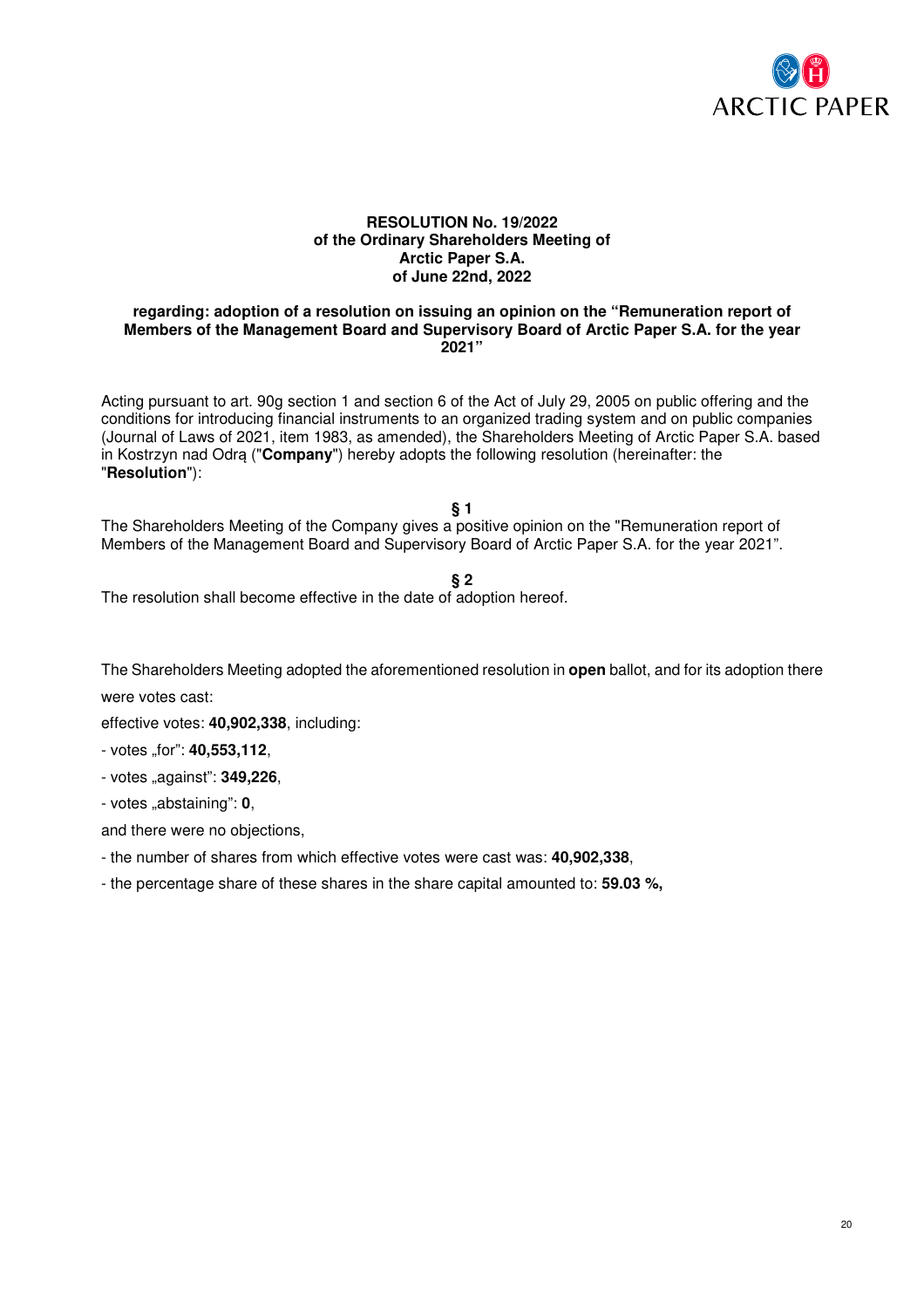

### **RESOLUTION No. 20/2022 of the Ordinary Shareholders Meeting of Arctic Paper S.A. of June 22nd, 2022**

#### **regarding: establishing the rules and amount of remuneration for members of the Supervisory Board**

Acting pursuant to point 6 item 3 of Bylaws of Supervisory Board of Arctic Paper S.A. and art. 392 of the Commercial Companies Code, the Shareholders Meeting of Arctic Paper S.A. based in Kostrzyn nad Odrą ("**Company**") hereby adopts the following resolution (hereinafter: the "**Resolution**"):

#### **§ 1**

The following monthly remuneration of the members of the Supervisory Board of Arctic Paper S.A. shall be fixed:

- 1) Chairman of the Supervisory Board 23,000.00 zł(in words: twenty three thousand złotych) gross,
- 2) Member of the Supervisory Board 11,500.00 zł(in words: eleven thousand five hundred złotych) gross,
- 3) Member of the Supervisory Board (including the Chairman of the Supervisory Board) for sitting on each of the committees of the Supervisory Board – 2,900.00 zł (in words: two thousand nine hundred złotych) gross.

**§ 2** 

- 1) The remuneration shall be paid in arrears by the 10th day of the month directly following the month to which the remuneration applies.
- 2) The remuneration is calculated pro rata to the number of days in office in the case when the appointment or the recall occurred during the calendar month.
- 3) The remuneration of the Supervisory Board member (including the Chairman of the Supervisory Board) is charged to the operating expenses of the Company. The Company also incurs other costs related to the performance of duties by the Supervisory Board members (including the Chairman of the Supervisory Board).

**§ 3** 

The Resolution shall become effective upon adoption hereof.

The Shareholders Meeting adopted the aforementioned resolution in **open** ballot, and for its adoption there were votes cast:

effective votes: **40,902,338**, including: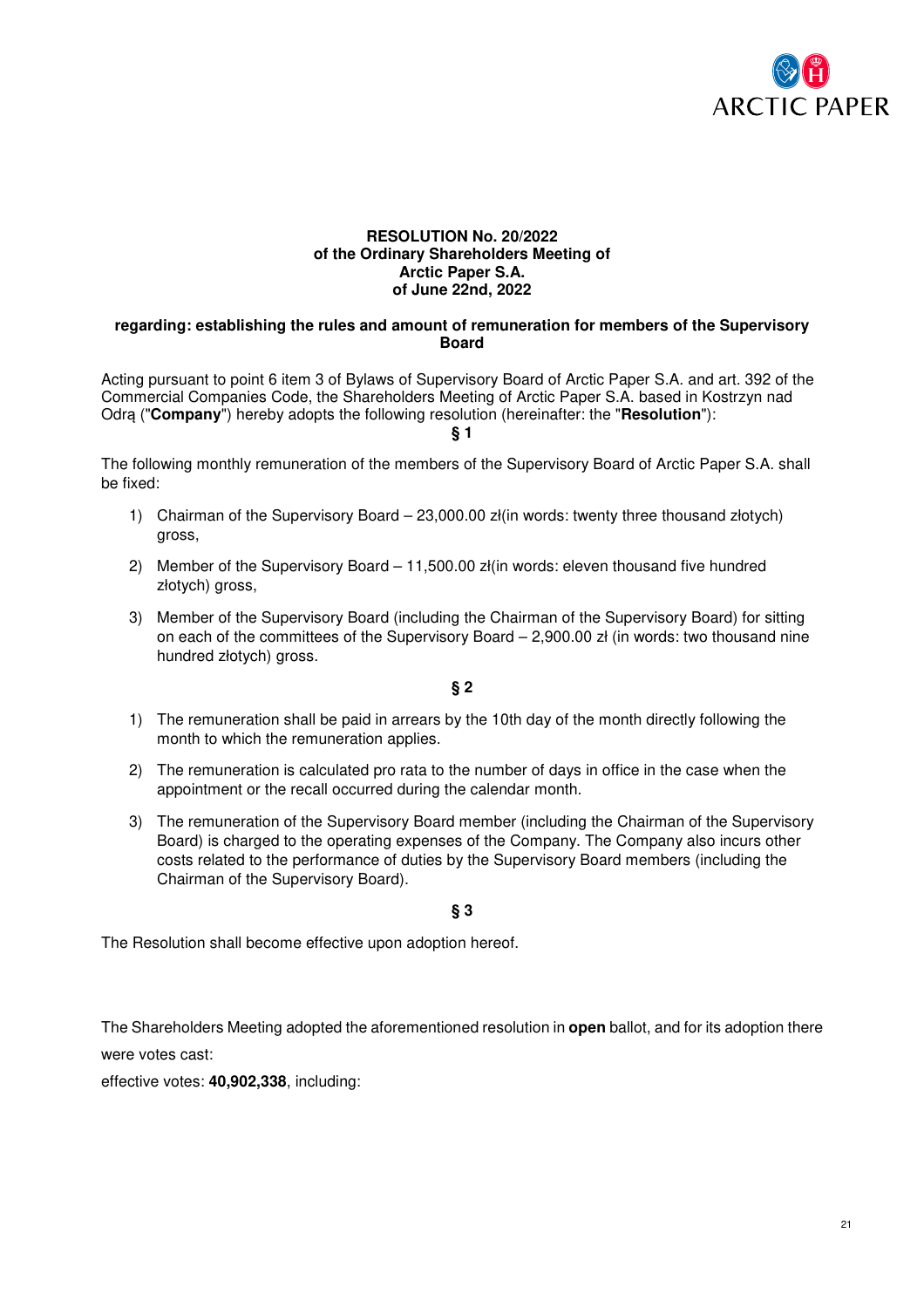

- votes "for": **40,868,880**,

- votes "against": **33,458**,

- votes "abstaining": **0**,

and there were no objections,

- the number of shares from which effective votes were cast was: **40,902,338**,

- the percentage share of these shares in the share capital amounted to: **59.03 %,** 

### **RESOLUTION No. 21/2022 of the Ordinary Shareholders Meeting of Arctic Paper S.A. of June 22nd, 2022**

### **regarding: the adoption of the "Diversity Policy of Management Board and Supervisory Board of Arctic Paper S.A."**

Acting pursuant to rule 2.1 of the "Best Practices of GPW Listed Companies" adopted by resolution No. 13/1834/2021 dated 29th March 2021 of the Supervisory Board of the Warsaw Stock Exchange, the Shareholders Meeting of Arctic Paper S.A. based in Kostrzyn nad Odrą ("Company") hereby adopts the following resolution (hereinafter: the "Resolution"):

The General Meeting of the Company adopts the "Diversity Policy of the Management Board and Supervisory Board of Arctic Paper S.A." as follows and introduces it to be used in Arctic Paper S.A.

"Diversity Policy of Management Board and Supervisory Board of Arctic Paper S.A.

### I. INTRODUCTION

#### 1.1. Objectives of the Policy

At Arctic Paper, we believe that the diversity of our workforce is a strength that enables the organization to grow. In addition to the talent and competencies employees bring to the table, it is the diversity of gender, age, education or background, and therefore experience, that leads to greater openness, improved work or new solutions.

This Policy applies to the Management Board and the Supervisory Board of Arctic Paper S.A. The purpose of this policy is to govern the recruitment and election of members of the Company's Management Board and Supervisory Board and to ensure non-discrimination and equal opportunities in the process.

The diversity policy regarding Arctic Paper employees is described in the document "Diversity Policy of Arctic Paper S.A. and Arctic Paper".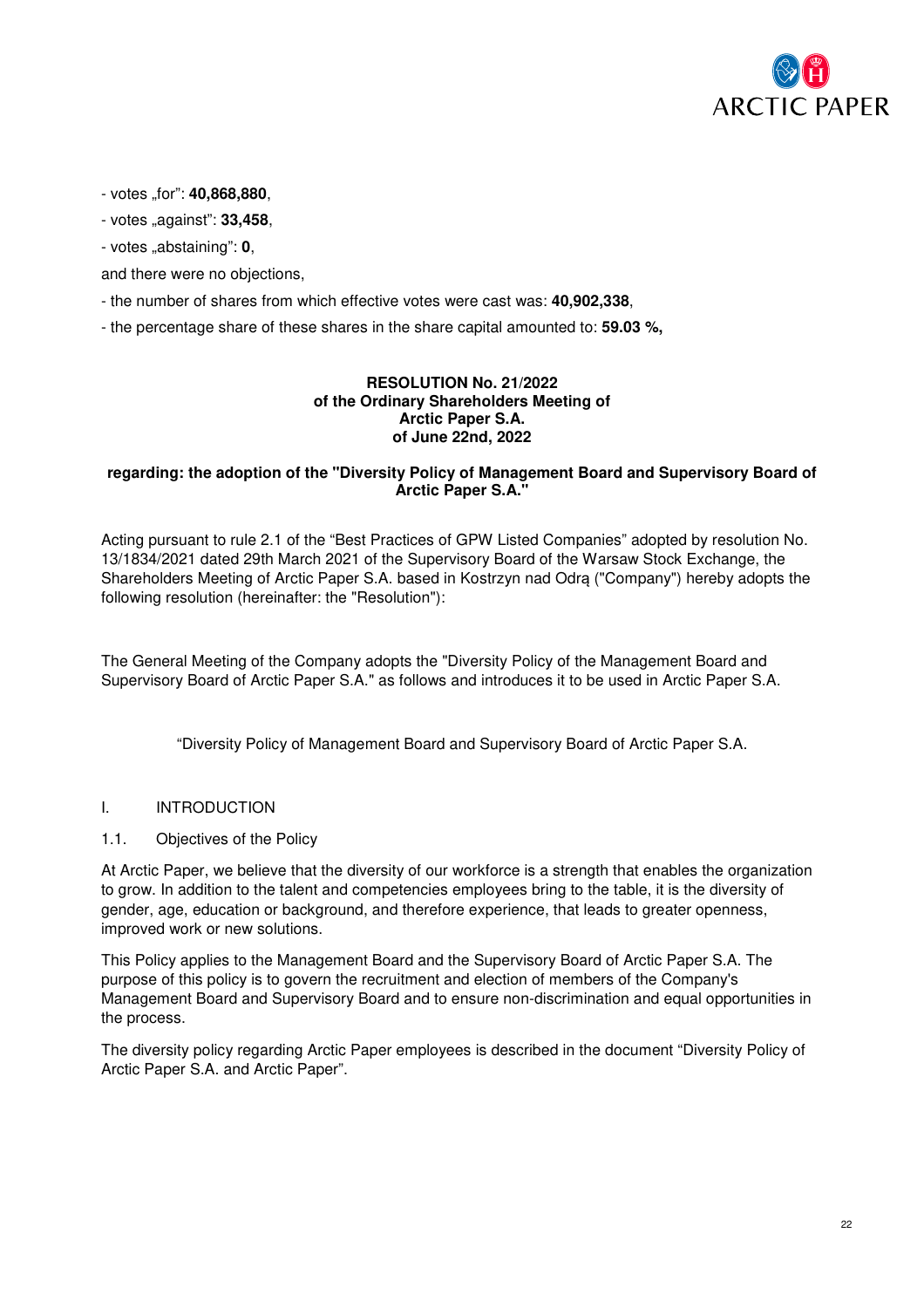

# 1.2. Scope of Application

This policy applies to the Management Board and the Supervisory Board of Arctic Paper S.A.

# 1.3. Definitions used in the Policy

Diversity: the characteristics of the persons employed relating to their differences, which may include the following aspects: gender, national and ethnic origin, religion, irreligiousness, world-view, degree and type of disability, state of health, age, sexual orientation or gender identity, family status, lifestyle, form of employment as well as other possible aspects.

# II. **IMPLEMENTATION OF THE DIVERSITY POLICY**

This Policy applies in appointing the Members of the Management Board of Arctic Paper S.A. Supervisory Board of Arctic Paper S.A.

Candidates are evaluated in accordance with the principles of independence and merit and diversity criteria. We strive to ensure that the persons selected are of diverse educational background, experience, knowledge and skills, diverse gender and age.

The functions of members of the management and supervisory boards have been entrusted to specific persons, regardless of their gender, but according to the substantive preparation and experience of these persons. The composition of the Company's corporate bodies largely depends on the decisions of the Company's shareholders.

We are aiming for the share of women in the company's corporate bodies to be no lower than 30%. Therefore, this aspect will be respected in the future recruitment process.

### III. OWNERSHIP OF THE POLICY

The owner of the Diversity Policy is the Management Board and Supervisory Board of Arctic Paper S.A.

The Diversity Policy is subject to approval by the General Meeting of Shareholders."

# **§ 2**

The Resolution shall become effective upon adoption hereof.

The Shareholders Meeting adopted the aforementioned resolution in **open** ballot, and for its adoption there were votes cast:

effective votes: **40,902,338**, including:

- votes "for": **40,902,338**,